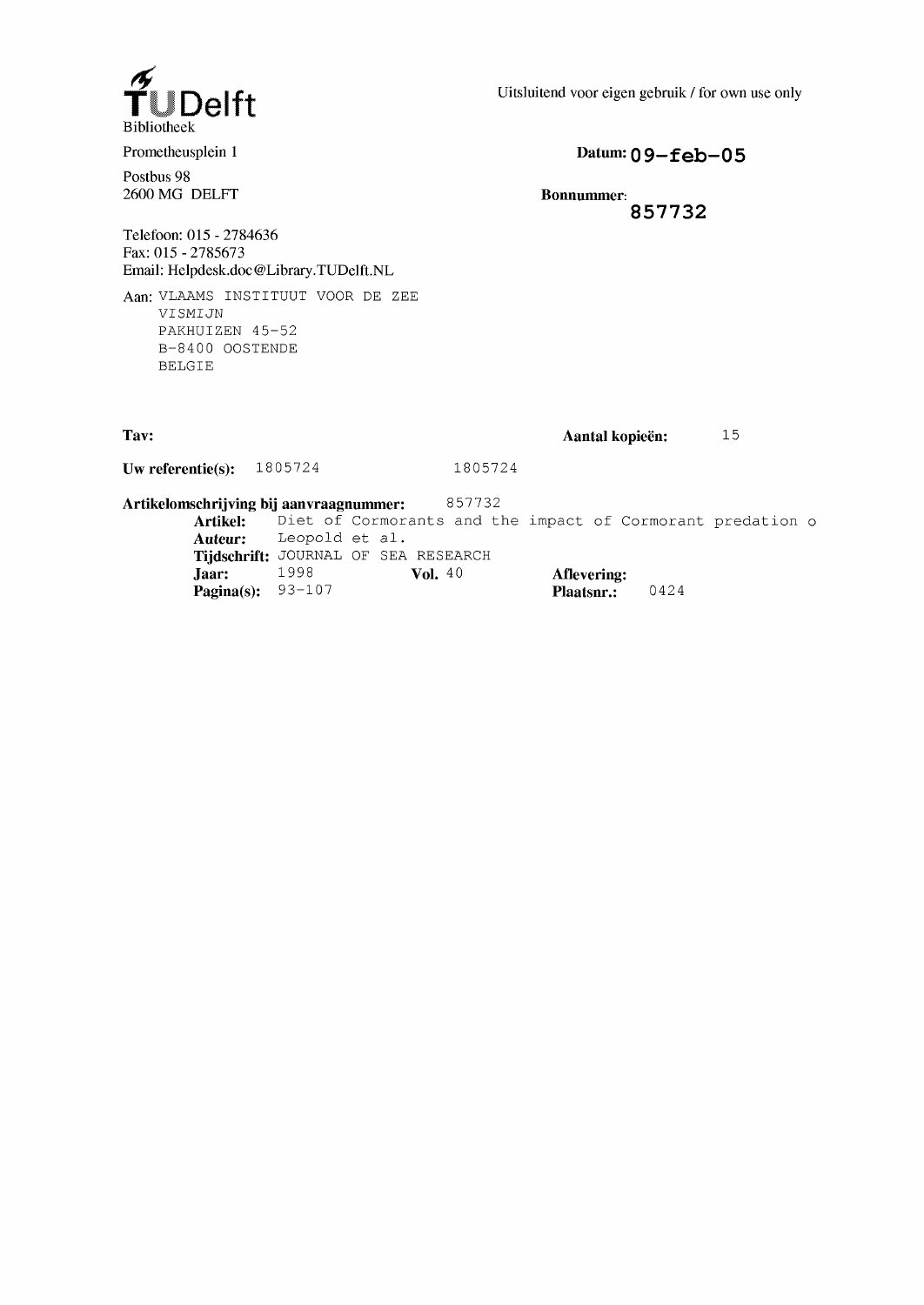



In Collaboration with the Netherlands Institute for Sea Research



Journal of Sea Research 40 (1998) 93-107

# **Diet of cormorants and the impact of cormorant predation on juvenile flatfish in the Dutch Wadden Sea**

Mardik F. Leopold<sup>a,\*</sup>, Cindy J.G. van Damme<sup>b</sup>, Henk W. van der Veer<sup>b</sup>

*a Institute fo r Forestry and Nature Research (IBN-DLO), P.O. Box 167, 1790 AD Den Burg, Texel, The Netherlands b Netherlands Institute fo r Sea Research (NIOZ), P.O. Box 59, 1790 AB Den Burg, Texel, The Netherlands*

Received 20 December 1997; accepted 2 June 1998

#### **Abstract**

Predation by great cormorants *Phalacrocorax carbo* on juvenile flatfish in the Dutch Wadden Sea was estimated from **otoliths found in 182 regurgitated pellets. Pellets were collected at the main night roosts and in one colony, in late summer when cormorant numbers peak in the area. Otoliths of at least 24 different fish species were found, including both marine and freshwater species. Flatfish on average amounted to 73% of the fish found in numbers and contributed 79% by mass to the birds' diet. Among the flatfish species, 0-group fish were predominantly taken. Plaice** *P leuronectes pla tessa* **was found most frequently (46% of all 0-group flatfish,** *n* **= 6318), followed by dab** *Lim anda lim anda* **(34%), flounder** *Platichthys fle su s* **(19%) and sole** *Solea solea* **(1%). Total consumption by cormorants was estimated by multiplying the number of cormorant-days over summer (184 days) by the mean number of flatfish found in the pellets per sampling location, under the assumption that each pellet contained the remains of the fish eaten during 24 hours and that the diet was similar in all summer months. In total about 28.58 million flatfish were consumed over summer, 27.46 million of which were 0-group fish, including 12.55 million 0-group plaice, 9.45 million dab, 5.17 million flounder and 0.29 million sole. These figures are underestimates, because some otoliths were clearly missing, and estimated average daily intake per cormorant on the basis of all otoliths found in the pellets (460 grams of fish) was only 70 to 90% of the theoretical daily food requirement. In 1992 and 1993 0-group flatfish abundance was very low and cormorant predation during the period July to September** (92 days) accounted for 49.5% of the total stage mortality in 0-group plaice in 1992 and 27.3% in 1993. However, in normal years the impact of cormorant predation will be much lower. © 1998 Elsevier Science B.V. All rights reserved.

*K eyw ords:* **cormorant;** *P halacrocorax ca rb o* **; flatfish; plaice; Wadden Sea; predation; otolith-wear; pellets; diet**

## **1. Introduction**

The coastal zones of the North Sea and the Wadden Sea are important nursery areas for several North Sea flatfish species, such as plaice *Pleuronectes platessa*, dab *Limanda limanda,* flounder *Platichthys flesus* and sole *Solea solea* (Zijlstra, 1972; Dankers et al., 1978; Van Beek et al., 1989; Bolle et al., 1994). Being abundant in the area, juvenile flatfish are included in the diets of a range of other animals. Larval plaice and flounder are preyed upon by coelenterates (Van der Veer, 1985), and just settled juveniles suffer predation by shrimps *Crangon crangon* and crabs *Carcinus meanas* (Van der Veer, 1986; Van der Veer and Bergman, 1987). With increasing flatfish size, other predators, such as fish, birds and seals become

<sup>\*</sup> Corresponding author. E-mail: [m.f.leopold@ibn.dlo.nl](mailto:m.f.leopold@ibn.dlo.nl)

<sup>1385-1101/98/\$19.00 © 1998</sup> Elsevier Science B.V. All rights reserved. PII S 1 3 8 5 - 1 1 0 1 (9 8 ) 0 0 0 2 8 - 8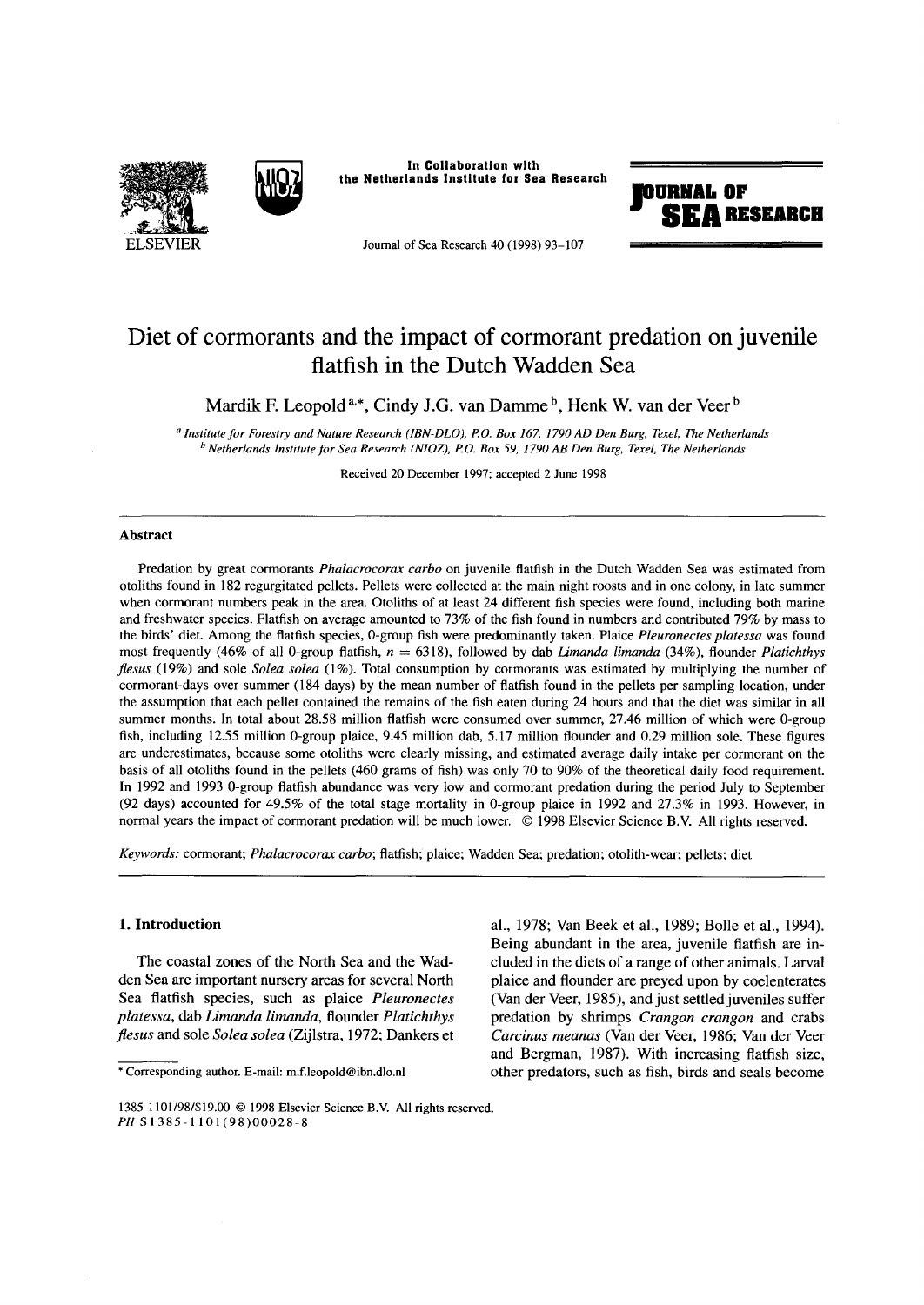dominant (Macer, 1967; Edwards and Steele, 1968; Van der Veer, 1986). This sequence of predators appears to be a rather general pattem also operating in other coastal flatfish nurseries (Pihl, 1990; Van der Veer et al., 1990, 1997; Ellis and Gibson, 1995).

Studies on plaice and flounder suggest that yearclass strength is already determined in the pelagic stages (Brander and Houghton, 1982; Van der Veer, 1986; Van der Veer et al., 1991). Later on, mortality inflicted by shrimps and crabs appears to be significant (Van der Veer, 1986; Van der Veer and Bergman, 1987; Pihl, 1990; Van der Veer et al., 1990, 1991) but only in a regulating way, dampening the interannual variability in year-class strength (Van der Veer, 1986; Van der Veer et al., 1990, 1991; Beverton and lies, 1992). Beverton and lies (1992) reviewed all available information on mortality of juvenile flatfish in European waters and concluded that in summer, after the period of predation by crustaceans significant mortality among juvenile flatfish still occurs. This suggests that the combined effect of predation by fish, birds and seals and fishery induced mortality by shrimping in the area (Berghahn et al., 1992; Berghahn and Purps, 1998) is important. Ellis and Gibson (1995) concluded that once flatfishes had attained a size of 45 mm, they had outgrown the fish predators present in their area of study, Trallee Bay, Scotland. Assuming a similar situation for the Wadden Sea, this means that predation by birds and/or seals might be significant during the summer period, but no quantitative information exists on these sources of predation. This study aims to quantify the predation pressure by one of the main avian predators, the great cormorant *Phalacrocorax carbo.* Cormorants are large piscivores that, in high densities may be important predators of juvenile fish, particularly in enclosed water bodies (Mills, 1969; Barrett et al., 1990; Van Dam et al., 1995).

Previous research in Cornwall and in the Wadden Sea has shown that more than 40% of cormorant prey items consisted of juvenile flatfish (Steven, 1933; Van den Berg, 1993; Van Damme, 1994; Nehls and Gienapp, 1997). Most cormorants arrive in the Dutch Wadden Sea in April-May and they leave the area again in September-October. Cormorants breed in the Wadden Sea in increasing numbers (Leopold and Van den Berg, 1992; Camphuysen et al., 1995; Van Dijken, 1997) and birds from mainland colonies also

use this area and the adjacent waters of the coastal North Sea in summer to feed and prepare for migration (Camphuysen and Leopold, 1994). After feeding, cormorants gather on night roosts, where they socialise, rest and regurgitate indigestible items of prey ingested previously. Regurgitated pellets were collected in five main roosts and one colony in August/September, when cormorants are most abundant in the Wadden Sea. Prey species were identified from otoliths and other hard parts in these pellets. For each fish species, otolith size was used to reconstruct the original prey size and mass. Based on these estimates, total predation on flatfish was calculated. These figures were compared with estimates of total juvenile flatfish abundance in the area, to demonstrate the importance of this source of predation.

#### **2. Material and methods**

#### *2.1. Sampling*

In the Dutch Wadden Sea two colonies and several important night roosts of cormorants were found in 1992 (Leopold and Van den Berg, 1992; Camphuysen et al., 1995). Pellets were collected in the oldest colony, De Hond, an artificial island in the Ems estuary, and the following night roosts: De Schorren, a protected saltmarsh and nature reserve on the eastern side of the island of Texel; Kooihoekschor, a similar, protected saltmarsh at the Balgzand, southwestern Wadden Sea; a breakwater in front of the sluice and harbour of Den Oever, southern Wadden Sea; Griend, a bird sanctuary in the central Dutch Wadden Sea and Boschplaat, a nature reserve on the island of Terschelling (Fig. 1). The average total number of cormorants present in the Wadden Sea was estimated from bird counts by SOVON (Joint Bird Research, Netherlands) and our own observations. These two sources of information were combined to get monthly estimates of cormorant numbers present in the Dutch Wadden Sea in 1992-1993.

Cormorant pellets were collected in the colony De Hond in September 1992 and on the night roosts in August 1993. Only complete and fresh pellets were taken. Twenty-five to 38 pellets were collected at each location and kept at  $-20^{\circ}$ C. Pellets were always treated individually, except for Boschplaat, where 35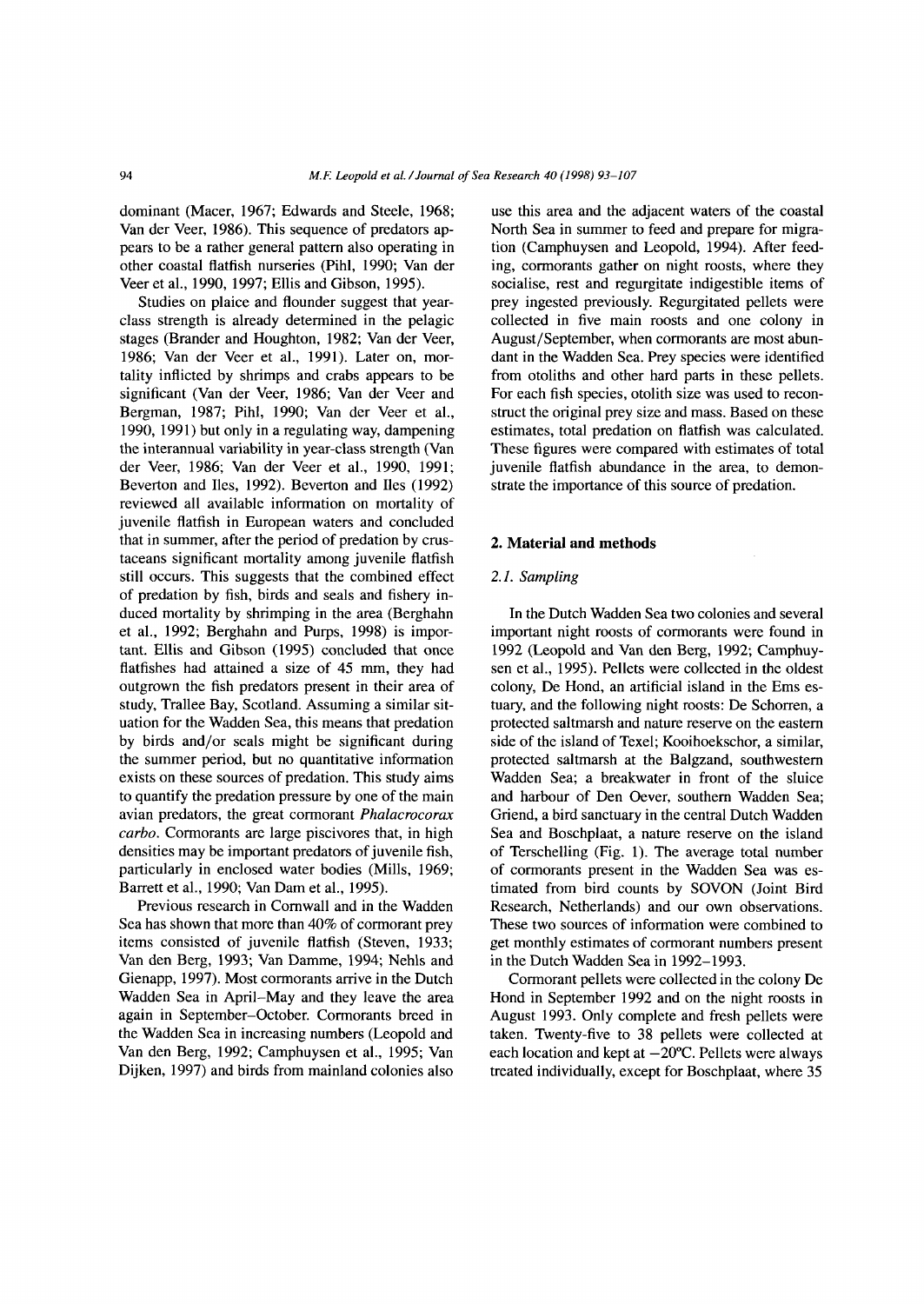

Fig. 1. Locations of the cormorant night roosts *(1-5)* and the colony (6) sampled in the Dutch Wadden Sea. *1 =* De Schorren;  $2 =$  Balgzand;  $3 =$  Den Oever;  $4 =$  Griend;  $5 =$  Boschplaat; 6 *=* De Hond.

pellets were pooled. For analysis the pellets were defrosted and the mucous was dissolved in 1 M NaOH. It was checked that NaOH did not dissolve otoliths. Otoliths and other identifiable remains (e.g. pharyngeal bones, scales and claws of crustaceans) were collected and air-dried.

## 2.2. *Estimating fish numbers and fish size*

Otoliths were identified according to Härkönen (1986) in combination with our own reference collection. Each otolith was measured with a projection microscope (40 $\times$ ) if smaller than 4 mm in length or with vernier callipers if larger. Total length and width of each otolith were determined, except for broken ones, where usually only width could be measured. Other remains were not measured, but used for identification. Each otolith was identified as left, right or unknown and subsequently paired, on the basis of species, orientation, size, shape, wear and discoloration. Pairing was done conservatively, i.e. as many pairs of otoliths as reasonably possible were assigned from each individual sample. Pairs, as well as remaining single left and right otoliths, were each counted as one fish (Marteijn and Dirksen, 1991). For each sampling location, the mean number of fish per pellet was estimated. Fish size was reconstructed by taking the average size, as estimated from otolith length and width of all otoliths assigned to the same fish. Otoliths that were so badly worn (see below) that they could not reliably be measured were only counted, and for them, fish size was taken as the mean size for the 0 group for that species, based on other otoliths found.

All otoliths showed signs of wear, varying from only slight wear (class 1), to moderate (class 2), heavy (class 3) or extensive wear (class 4). The amount of wear was judged as follows: otoliths that were apparently complete, and still had irregular perimeters and a clearly visible sulcus (see Härkönen, 1986) were classed as 1; otoliths that were smooth, but still had some of the original perimeter structure and sulcus visible were classed as 2; those that had lost most of these features were classed as 3; otoliths that were even further reduced and in which size seemed to have no relationship any more to the original size were classed as 4. Length and width were measured in each otolith, and mean size for each species and wear class were calculated. Assuming that all otoliths had stemmed from the same populations of fish species, regardless of wear, sizes of class 2 and 3 otoliths were corrected to the size of class 1 otoliths. Since classification may have been biased, in that small otoliths may have had a relatively high probability of being classed as 2 or 3 rather than 1, we compared the resulting fish lengths with field data of length distribution. These data stemmed from a combination of a long-term series of fyke-net catches (see Philippart et al., 1996) and unpublished NIOZ data from catches of young fish on the tidal flats and in the tidal channels in the western Wadden Sea. From these sources, sufficient numbers were available for the main flatfish and gobies *Pomatoschistus* spp. A comparison of length-frequency distributions showed that we had overestimated original otolith sizes (Fig. 2). Hence, fish length was corrected downwards, by 28% in dab, 23% in plaice, 12% in flounder, 9% in sole and 10% in gobies. For other species we lacked data, but not correcting resulted in unrealistically high fish masses ingested. Therefore, we corrected in a similar way species with relatively smooth, thick, sturdy otoliths, such as sandeels or gadoids by 10% and other, thinner otoliths or otoliths with irregular perimeters or fragile tips, such as cyprinids, perches, smelt *Osmerus eperlanus* or clupeids, by 25%. The resulting fish lengths were then converted into fish mass by means of length-weight relationships from our reference collection for fish of the area. The sum of prey mass per pellet was considered to be an estimate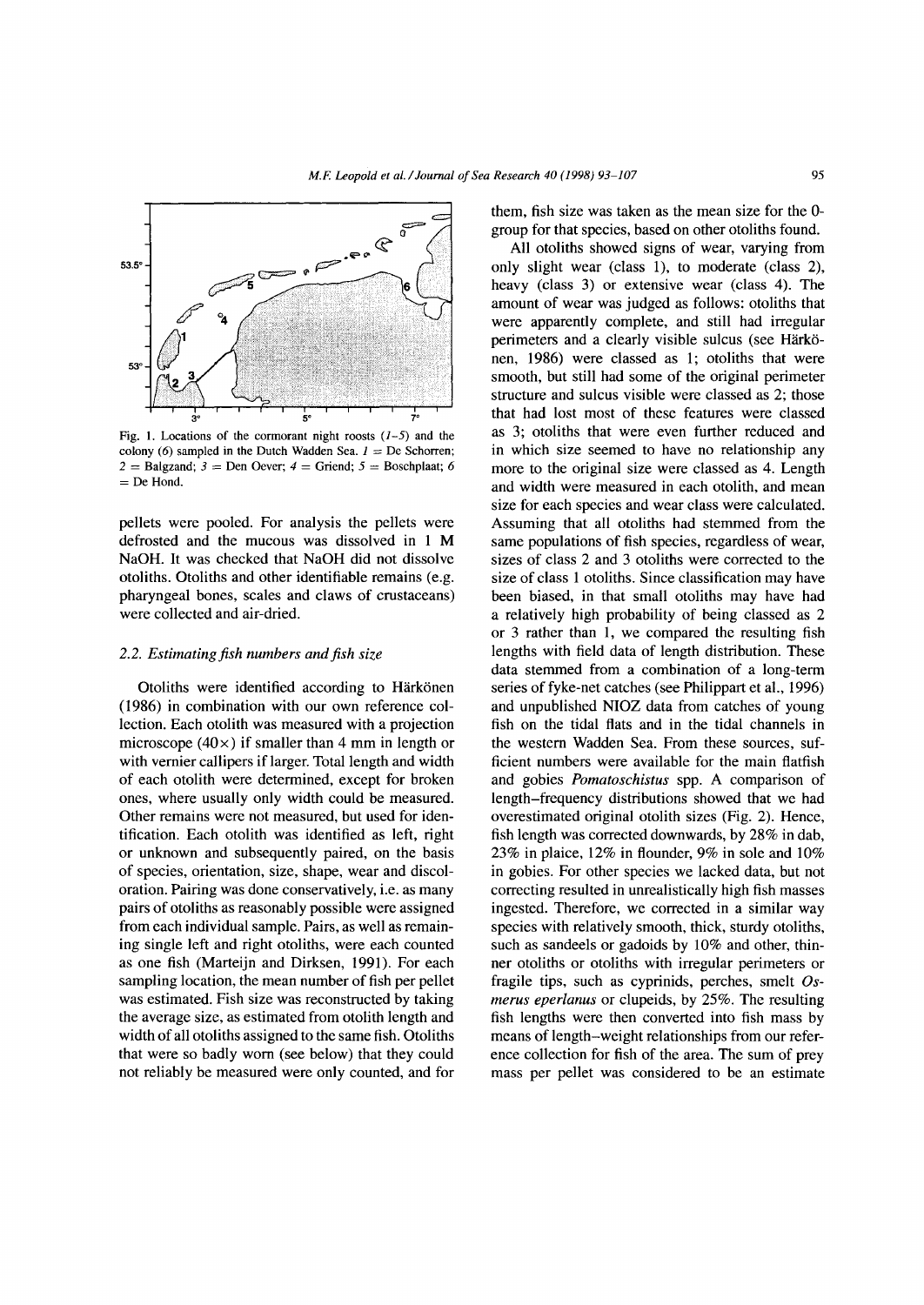

Fig. 2. Size (total length, cm) frequency distributions of juvenile flatfish in autumn in the Dutch Wadden Sea (black bars) and of consumed flatfish by cormorants, based on the sizes of the otoliths found in all pellets after correction for wear of class 2 and 3 otoliths to the size of class 1 otoliths (white bars). Flatfish availability was assessed from a long-term series of fyke-net catches (main figure) and from unpublished NIOZ data from catches of young fish on the tidal flats and in the tidal channels in the western Wadden Sea (inset).

of daily consumption. Recovery efficiency was estimated by comparing these estimated meal sizes with published information on daily food requirements.

#### *2.3. Impact on juvenile flatfish stocks*

Flatfish predation was estimated for each sampling location based on (1) the estimated number of bird days, (2) the mean number of flatfish present in the pellets, and (3) the assumption that each pellet contained remains of the fish eaten during the previous 24 hours (Duffy and Laurenson, 1983; Johnstone et al., 1990; Zijlstra and Van Eerden, 1995).

0-group flatfish absolute abundance in the Wadden Sea was estimated from a survey carried out in September 1987 as described in Bergman et al. (1989). The numbers of flatfish caught were corrected for distance trawled and net efficiency. For each tidal basin the mean density for the tidal flats and the subtidal was estimated and the total abundance was calculated. These 1987 flatfish data were converted into an abundance estimate for 1992 and 1993 by means of the data of the autumn survey (September) of the Demersal Young Fish Survey (DYFS) carried out annually since 1969 (see Van Beek et al., 1989).

## **3. Results**

## *3.1. Cormorant abundance*

Cormorant counts were available for 12 locations in 1992/1993, covering the main part of the popu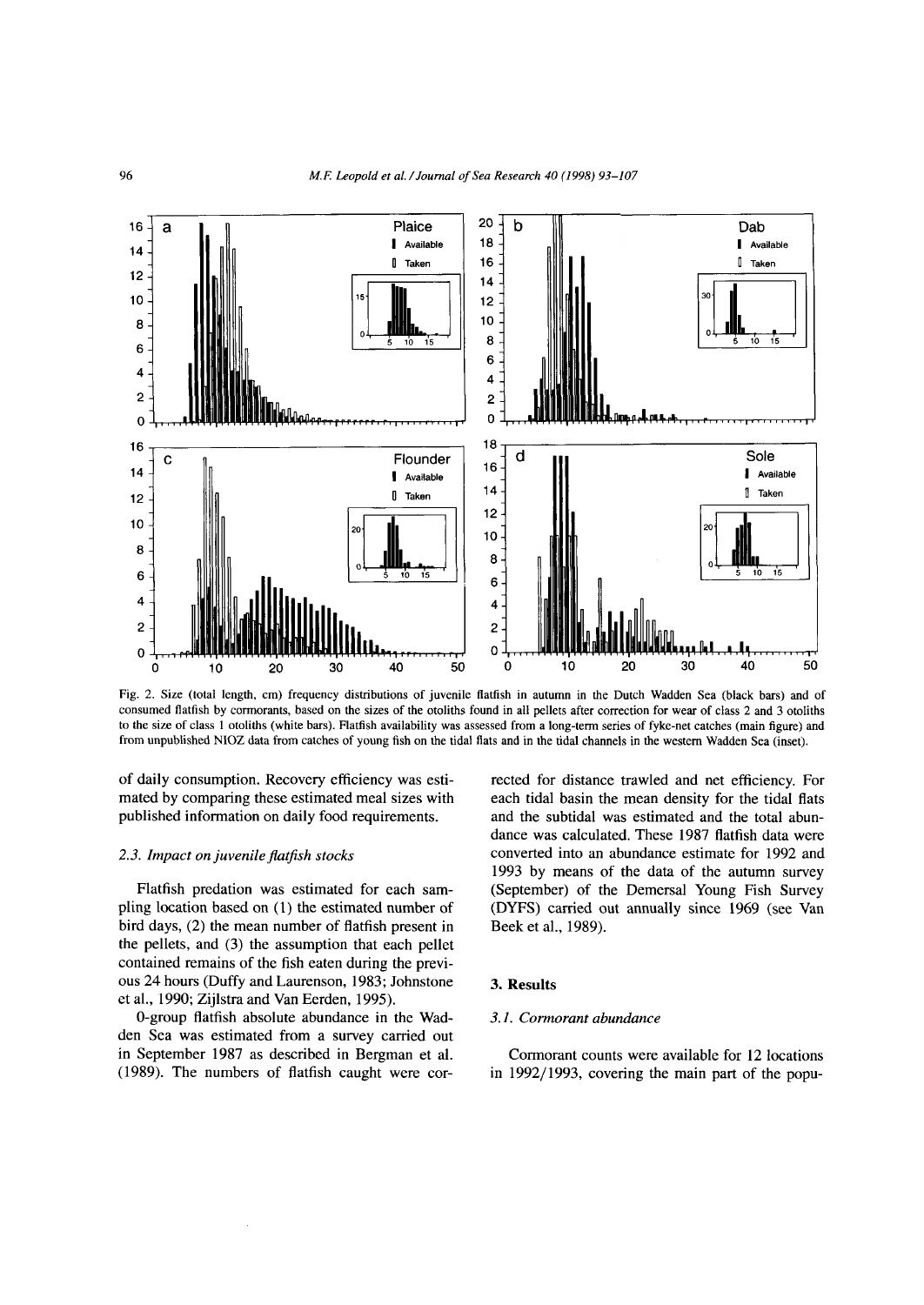Mean monthly number of cormorants present at the various Wadden Sea islands and along the mainland of the Dutch Wadden Sea and number of bird days in 1992. Estimates are based on own observations and on data obtained from the SOVON database

| Location           | May   | June  | July   | August | September | October  |
|--------------------|-------|-------|--------|--------|-----------|----------|
| Wadden Sea islands |       |       |        |        |           |          |
| Texel              | 400   | 400   | 500    | 600    | 800       | 300      |
| Vlieland           | 50    | 0     | 100    | 100    | 200       | 70       |
| Terschelling       | 100   | 1000  | 1000   | 1000   | 500       | 200      |
| Ameland            | 20    | 50    | 30     | 50     | 30        | 10       |
| Schiermonnikoog    | 20    | 20    | 40     | 60     | 50        | 10       |
| Engelsmanplaat     | 20    | 40    | 80     | 70     | 70        | 20       |
| Rottum             | 30    | 150   | 100    | 50     | 10        | $\bf{0}$ |
| Griend             | 250   | 1000  | 1700   | 2000   | 1500      | 500      |
| De Hond            | 150   | 200   | 400    | 400    | 300       | 100      |
| Mainland           |       |       |        |        |           |          |
| Balgzand/Mokbaai   | 250   | 100   | 300    | 300    | 350       | 100      |
| Wieringen          | 230   | 50    | 200    | 400    | 500       | 100      |
| Northern coastline | 100   | 200   | 150    | 100    | 150       | 50       |
| Total              | 1620  | 3210  | 4600   | 5130   | 4460      | 1460     |
| Days               | 31    | 30    | 31     | 31     | 30        | 31       |
| Bird days          | 50220 | 96300 | 142600 | 159030 | 133800    | 45260    |

lation (Table 1). In general, the temporal pattem in abundance between the various locations was quite similar. At all locations, cormorant numbers started to build up in May, increased until August when in total over 5000 cormorants were present in the Dutch Wadden Sea and then numbers decreased again to a total of about 1400 birds in October. From November onwards only small numbers were found in the area.

#### *3.2. Pellet analysis*

In total 192 pellets were collected and examined, of which al least eight pellets did not contain identifiable fish remains (Table 2). On the basis of the number of empty pellets at other locations (8 out of 157), we assumed that 2 pellets within the pooled sample of 35 pellets from Boschplaat were empty, resulting in a total sample of pellets with fish remains of 182. In these, over 16,000 otoliths of at least 24 different fish species were found. A number of otoliths could not be identified to species level, only to family, viz. flatfish, goby, cyprinid or *Trisopterus* spp otoliths. Otoliths were found of five freshwater species, including one species (smelt) that occurs both in freshwater and in the marine environment, and of at least 19 marine species. Freshwater fish was found in the pellets from Balgzand (13%), Den Oever (56%) and De Hond (36%), locations in close proximity to freshwater habitats. Of the species found, only few were common. Flatfish were by far the most abundant group at each sampling location. Of other fish, only Gobiidae (15.3%) and Osmeridae (2.7%) accounted for more than 1% in numbers. Expressed in mass, flatfishes constituted 79% of the diet, percids 7% and cyprinids 5%. Bull-rout *Myoxocephalus scorpius,* smelt, twaite shad *Alosa fallax* and mackerel *Scomber scombrus* all contributed a little over 1% each. Other species, including crabs and shrimp were insignificant in this respect.

Flatfish dominated the diet and amounted to 73.2% of total numbers of fish found (Table 3). Proportions of flatfish ranged from 41% at Den Oever and 44% at De Hond to circa 80% at the other locations. Among the total of 3795 flatfishes identified to species, plaice was found most frequently (44.0%), followed by dab (30.2%), flounder (22.8%), sole (2.9%) and brill *Scophthalmus rhombus* (0.03%). Of a total of 157 individual pellets, 8 (5%) contained no prey remains and 21 (13%) contained only remains of freshwater fish (including smelt). Marine fish were found in 122 pellets (78%), and of these only 6 (5%) contained no flatfish otoliths. The mean number of flatfish found per pellet (only pellets with fish re-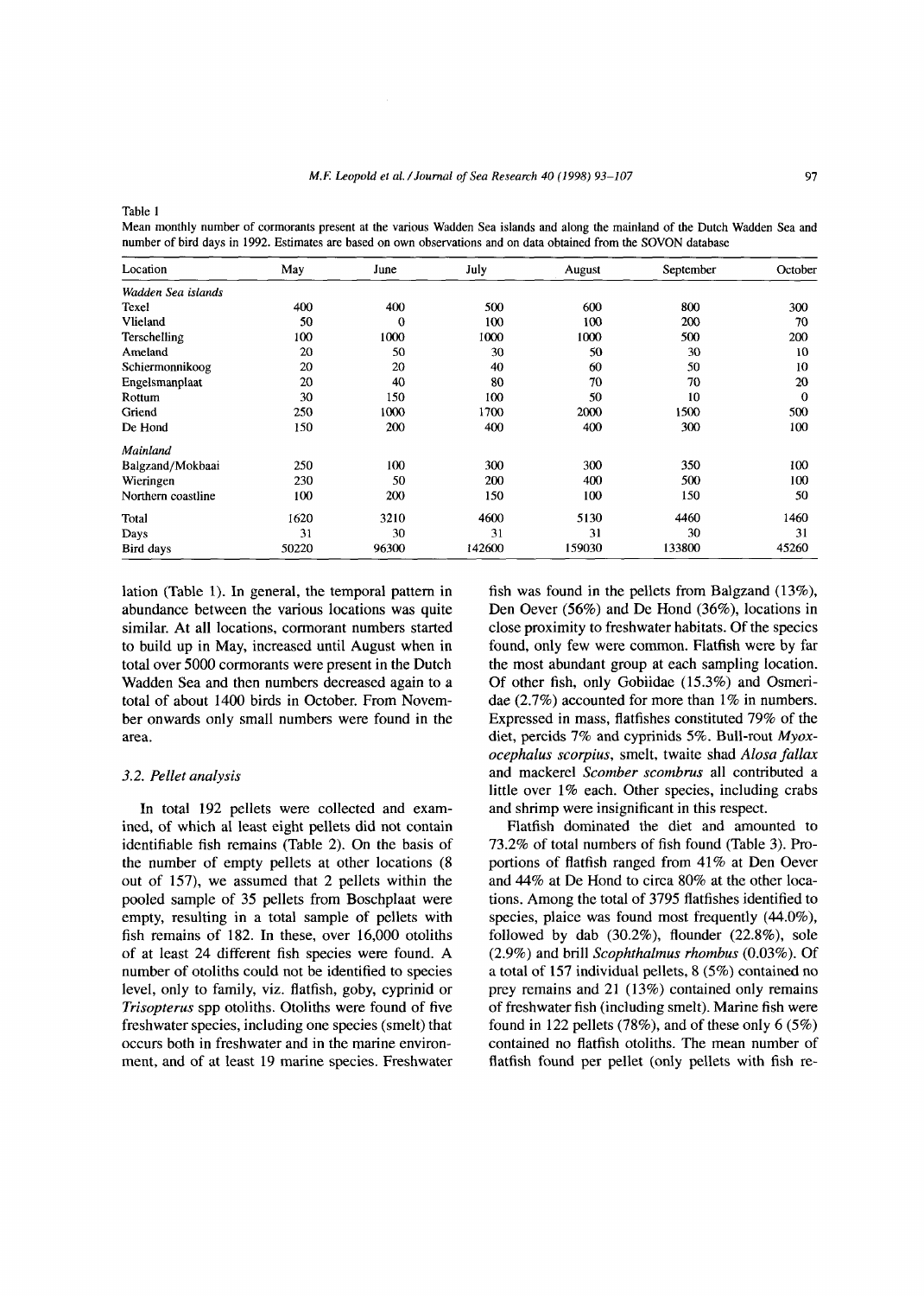| from pellets collected at the various |                 | Species composition and absolute numbers of freshwater (F) and saltwater (S) fish and crustaceans eaten by cormorants in the Durch Wadden Sea based on otolith recovered<br>roosts in August 1993 and at the colony De Hond in September 1992 |                |                            |                 |                 |                            |                   |                          |                 |                          |
|---------------------------------------|-----------------|-----------------------------------------------------------------------------------------------------------------------------------------------------------------------------------------------------------------------------------------------|----------------|----------------------------|-----------------|-----------------|----------------------------|-------------------|--------------------------|-----------------|--------------------------|
| Order                                 | Family          | Latin name                                                                                                                                                                                                                                    | Species name   | F/S                        | De Schorren     | Balgzand        | Den Oever                  | Griend            | Boschplaat               | De Hond         | Total                    |
| Pleuronectiformes                     | Pleuronectidae  | Pleuronectes platessa                                                                                                                                                                                                                         | plaice         |                            | 309             | 247             |                            |                   |                          |                 | 1655                     |
|                                       |                 | Limanda limanda                                                                                                                                                                                                                               | dab            | ທທທທ                       | 216             | $rac{2}{3}$     | 881                        | $\frac{709}{527}$ | 237<br>179<br>238        | $\frac{25}{18}$ | 146                      |
|                                       |                 | Platichthys flesus                                                                                                                                                                                                                            | flounder       |                            | 266             |                 |                            | $\overline{50}$   |                          | $\frac{4}{6}$   | 855                      |
|                                       | Bothidae        | Scophthalmus rhombus                                                                                                                                                                                                                          | 扂              |                            |                 |                 |                            |                   | $\overline{a}$           |                 | $\overline{\phantom{0}}$ |
|                                       | Soleidae        | Solea solea                                                                                                                                                                                                                                   | sole           | S                          |                 | ç               |                            | $\overline{10}$   | $\pm$                    | $\infty$        | 108                      |
|                                       |                 |                                                                                                                                                                                                                                               | unidentified   | $\boldsymbol{\nu}$         | $rac{38}{522}$  | 289             | 186                        | 292               | 554                      | 55              | 2898                     |
| Perciformes                           | Percidae        | Gymnocephalus cernuus                                                                                                                                                                                                                         | ruffe          | щ                          |                 |                 |                            |                   |                          |                 |                          |
|                                       |                 | Perca fluviatilis                                                                                                                                                                                                                             | perch          | $\mathbf{L}$               |                 | S               | 412                        |                   |                          | $\overline{19}$ | 36 <sup>6</sup>          |
|                                       | Carangidae      | Trachurus trachurus                                                                                                                                                                                                                           | scad           |                            |                 |                 |                            |                   |                          |                 |                          |
|                                       | Zoarcidae       | Zoarces viviparus                                                                                                                                                                                                                             | eelpout        |                            |                 |                 |                            |                   |                          |                 |                          |
|                                       | Pholididae      | Pholis gunnellus                                                                                                                                                                                                                              | butterfish     |                            |                 |                 | $\frac{5}{2}$              |                   |                          | $\frac{1}{2}$   |                          |
|                                       | Ammoditydae     |                                                                                                                                                                                                                                               | sandeel sp.    |                            | ∾               |                 |                            | 23                |                          |                 |                          |
|                                       | Callionymidae   | Callionymus lyra                                                                                                                                                                                                                              | dragonet       |                            |                 |                 |                            |                   |                          |                 |                          |
|                                       | Gobiidae        |                                                                                                                                                                                                                                               | goby sp.       | ananan                     | 376             | $\frac{8}{4}$   |                            | 545               | $6\frac{8}{271}$         | X               |                          |
|                                       | Scombridae      | Scomber scombrus                                                                                                                                                                                                                              | mackerel       | $\boldsymbol{\mathcal{D}}$ |                 | $\sim$          |                            |                   |                          |                 | $\circ$                  |
| Salmoniformes                         | Osmeridae       | Osmerus eperlanus                                                                                                                                                                                                                             | smelt          | ${\rm F/S}$                |                 |                 | 149                        | 3                 |                          | 89              | 241                      |
| Scorpaeniformes                       | Triglidae       |                                                                                                                                                                                                                                               | gurnard sp.    | $\boldsymbol{\sigma}$      |                 |                 |                            |                   | n -                      |                 |                          |
|                                       | Cottidae        | Myoxocephalus scorpius                                                                                                                                                                                                                        | bull-rout      | $\sim$                     | <u>r</u>        | $\epsilon$      | ෑ                          |                   |                          |                 | $60 - 60 = 60$           |
|                                       | Cyclopteridae   | Cyclopterus lumpus                                                                                                                                                                                                                            | lumpsucker     |                            |                 |                 |                            |                   |                          |                 |                          |
| Gadiformes                            | Gadidae         | Trisopterus luscus                                                                                                                                                                                                                            | ЪЪ             | $\boldsymbol{\mathcal{D}}$ |                 | N               |                            |                   |                          |                 |                          |
|                                       |                 | risopterus sp.                                                                                                                                                                                                                                | bib / poor cod |                            |                 |                 | $\sim$                     |                   |                          |                 |                          |
|                                       |                 | Merlangius merlangus                                                                                                                                                                                                                          | whiting        | ω                          | 3               |                 |                            |                   | $\mathbf{\tilde{c}}$     |                 |                          |
|                                       |                 | Pollachius pollachius                                                                                                                                                                                                                         | pollack        |                            |                 |                 |                            |                   |                          |                 |                          |
| Clupeiformes                          | Clupeidae       | Alosa fallax                                                                                                                                                                                                                                  | twaite shad    | $\boldsymbol{\omega}$      |                 |                 |                            |                   |                          |                 |                          |
| Cypriniformes                         | Cyprinidae      | Rutilus rutilus                                                                                                                                                                                                                               | roach          | 巴                          |                 | $\frac{2}{2}$   | ↽                          |                   |                          |                 | 99                       |
|                                       |                 | Rutilus erythrophthalmus                                                                                                                                                                                                                      | <b>Tudd</b>    | щ                          |                 |                 |                            |                   |                          |                 |                          |
|                                       |                 |                                                                                                                                                                                                                                               | unidentified   | щ                          |                 | $\overline{18}$ | $\boldsymbol{\mathcal{Z}}$ |                   |                          | 88              | 126                      |
| Crustacea, Decapoda                   | Portunidae      | Carcinus maenas                                                                                                                                                                                                                               | shore crab     | S                          |                 |                 |                            |                   |                          |                 |                          |
|                                       | g<br>Crangonida | Crangon crangon                                                                                                                                                                                                                               | common shrimp  |                            | 174             | $\overline{a}$  | 55                         | 357               | 28                       | 162             | 977                      |
| Total number of fish                  |                 |                                                                                                                                                                                                                                               |                |                            |                 | 871             | 1067                       | 3241              | 1573                     | 8               | $\frac{8}{10}$           |
| Number of fish species                |                 |                                                                                                                                                                                                                                               |                |                            |                 | $\geq 15$       | $\frac{4}{11}$             |                   |                          | $\geq$ 13       |                          |
| Number of pellets                     |                 |                                                                                                                                                                                                                                               |                |                            | $1742$<br>$713$ |                 |                            | $\frac{5}{28}$    |                          |                 | <u> 참용</u> =             |
| Empty pellets                         |                 |                                                                                                                                                                                                                                               |                |                            |                 | $\frac{30}{2}$  | 25                         |                   | $\frac{1}{2}$ is $\odot$ | $\frac{4}{4}$   |                          |

Species composition and absolute numbers of freshwater (F) and saltwater (S) fish and crustaceans eaten by cormorants in the Dutch Wadden Sea based on otolith recovered ants in the Dutch Wadden Sea based on otolith recov  $\tilde{\mathbf{r}}$ antain mposition and absolute numbers of freshwater  $(F)$  and saltwater  $(S)$  fish and cre Table 2<br>Species 6

98 *M.F. Leopold et al. / Journal of Sea Research 40 (1998) 93-107* 

 $\bar{\gamma}$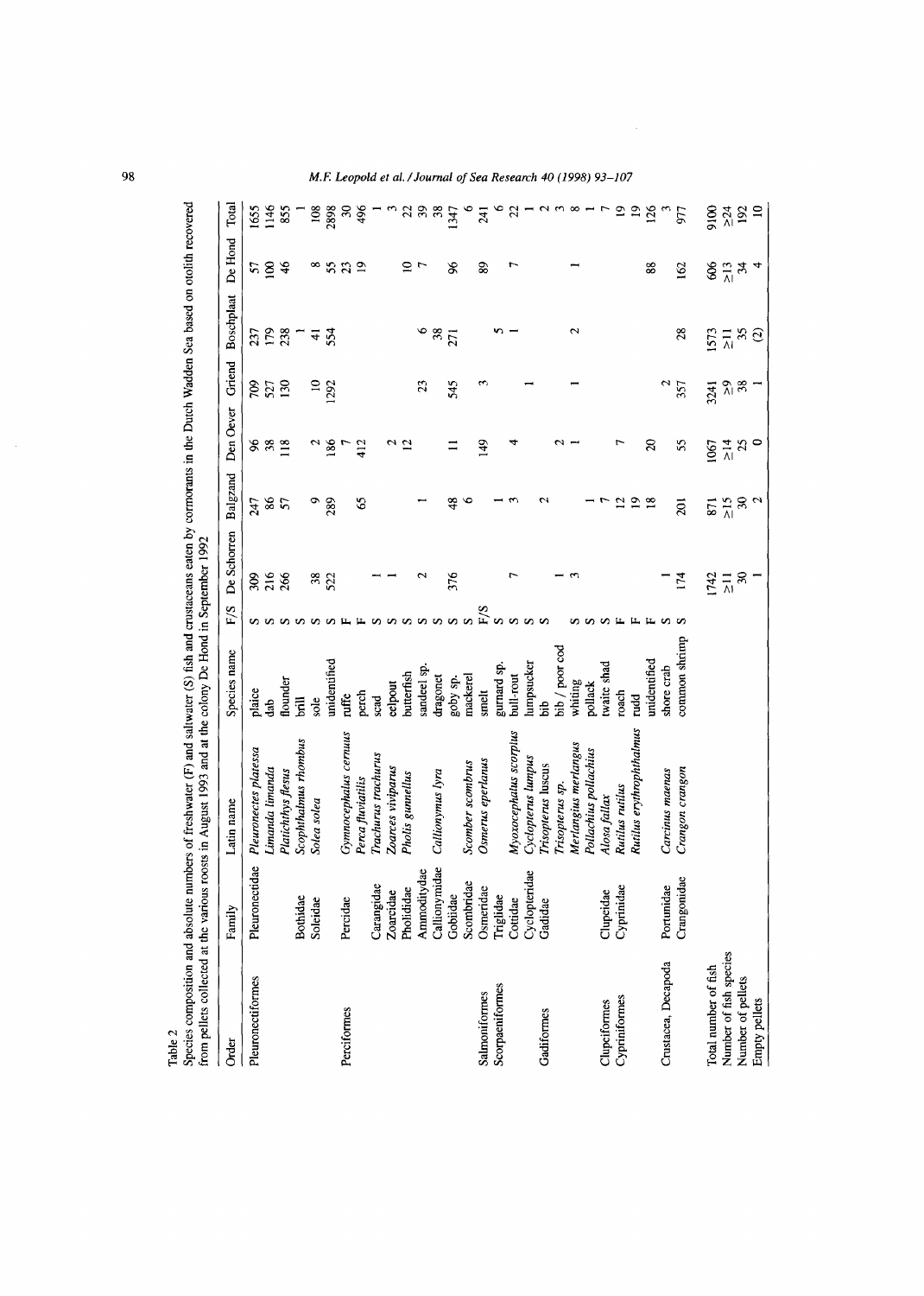Percentages (% of numbers) of freshwater and marine prey (including flatfish) and flatfish separately, per sampling location. Data from Table 2

| <b>Species</b>  | De Schorren | <b>Balgzand</b> | Den Oever | Griend | Boschplaat | De Hond | Total |
|-----------------|-------------|-----------------|-----------|--------|------------|---------|-------|
| Freshwater fish |             |                 | 56        | V.I    |            | 50      | 10.2  |
| Marine fish     | 100         | o٠<br>Ο.        | 44        | 99.9   | 100        | 64      | 89.8  |
| Flatfish        | 78          | 70              |           | 82     | 79         | 44      | 73.2  |

Table 4

Mean number of flatfish found per cormorant pellet with fish at the various locations in the Dutch Wadden Sea. Data from Table 2; Unidentified flatfish (i.e. plaice/dab/flounder) have been assigned to the various species according to their relative abundances per sample

| Latin name            | Species name | De Schorren | <b>Balgzand</b> | Den Oever | Griend | <b>Boschplaat</b> | De Hond | Total |
|-----------------------|--------------|-------------|-----------------|-----------|--------|-------------------|---------|-------|
| Pleuronectes platessa | plaice       | 17.69       | 15.36           | 6.68      | 37.13  | 13.27             | 2.4     | 16.45 |
| Limanda limanda       | dab          | 12.38       | 5.36            | 2.64      | 27.41  | 10.03             | 4.23    | 11.25 |
| Platichthys flesus    | flounder     | 15.24       | 3.54            | 8.20      | 7.03   | 13.33             | 1.93    | 8.26  |
| Scophthalmus rhombus  | brill        |             |                 |           |        | 0.03              |         | 0.01  |
| Solea solea           | sole         | 1.31        | 0.32            | 0.08      | 0.27   | 1.24              | 0.27    | 0.59  |
| Total per pellet      |              | 46.62       | 24.57           | 17.60     | 72.10  | 37.91             | 8.83    | 36.56 |
| Pellets with fish     |              | 29          | 28              | 25        | 37     | 33                | 30      | 182   |

mains included) was 36.6, but differed between locations (Table 4). The highest mean number of flatfish was observed at Griend, 72 flatfish per pellet, while at De Hond only 9 flatfish per pellet were found. On average, plaice was most abundant (about 16 fish per pellet), followed by dab (11 fish per pellet) and flounder (about 8 individuals per pellet). Sole was only rarely taken, with on average 0.6 fish per pellet with fish. Predation on flatfish differed per location and was highest at the most seaward roosts (Griend, De Schorren, Boschplaat), while cormorants roosting near large freshwater bodies (De Hond, Den Oever, Balgzand) had also ingested significant quantities of freshwater fish (Table 2).

The sizes of the flatfish consumed were reconstructed from otolith-fish size relationships (Table 5) after correction for wear. Almost all flatfish were juveniles, mainly 0-group, i.e. fish smaller than 14 cm total length (Fig. 2). Flatfish over 20 cm total length were rarely taken. Only sole showed some selection for larger individuals, but in this species too, mainly 0-group fish were taken. Considering only 0-group flatfish, and distributing the unidentified (non-sole) flatfish over plaice, dab and flounder, according to their respective numbers of identified fish at each location, total numbers of 0-group flatfish found in 182 pellets amounted to 6318, comprising 44.9% plaice, 32.9% dab, 21.0% flounder and 1.2% sole.

The estimated daily consumption differed considerably both between pellets and, to a lesser extent, also between locations (Figs. 3 and 4). On average, consumption amounted to about 460 g of fish and 2 g of crustaceans, pellets without food remains excluded. Published information on daily food requirements, based on experiments in captivity, reported a daily consumption of at least about 500 g wet weight (Zijlstra and Van Eerden, 1995), suggesting an average recovery efficiency of about 90%. Cormorant food requirements may also be estimated allometrically. An average cormorant of 2200 g has a predicted Basal Metabolic Rate of 889 kJ  $d^{-1}$ , which translates into a Field Metabolic Rate of 2222 kJ  $d^{-1}$ . Assuming food utilisation efficiencies of 80% for fish-prey and 70% for crustaceans, and energetic contents of 6.5 kJ kg<sup>-1</sup> for marine fish species with high fat contents (Clupeidae, Ammoditydae, Scombridae, Osmeridae), 4 kJ kg<sup>-1</sup> for other marine fish and crustaceans (see Tasker and Furness, 1996) and 5 kJ  $kg^{-1}$  for Percidae and Cyprinidae, the mean intake, as inferred from the contents of pellets with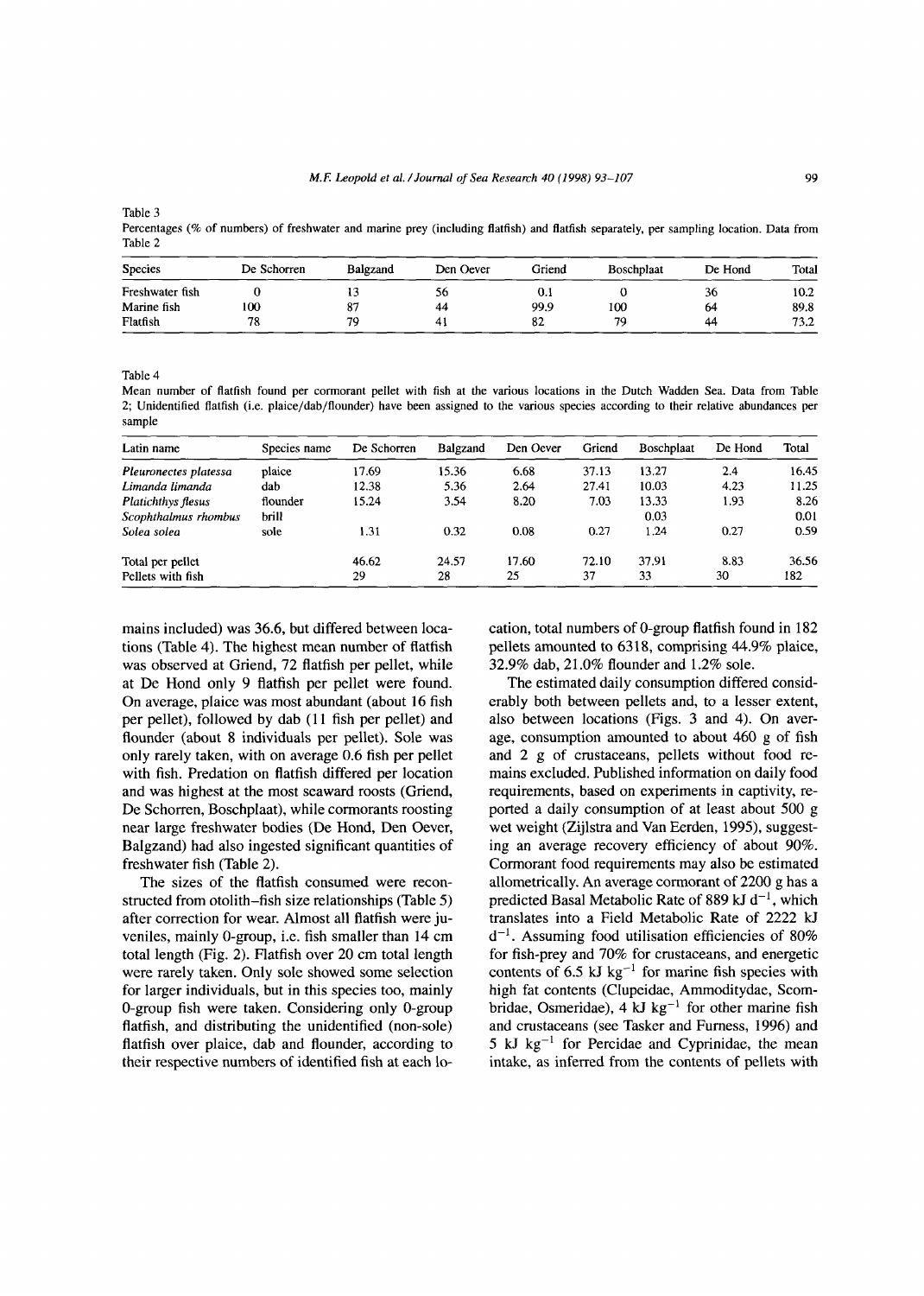Relationships between total fish length (FL, cm) and otolith length (OL, mm) and otolith width (OW, mm) and between total fish length and fish mass (Mass, g wet weigth) for the various fish species, together with regression coefficient  $(R^2)$  and number of observations (*n*)

| Species name      | $FL = a(OL)^b$ |        |       |     | $FL = c(OW)^d$ |        |       | $Mass = e(FL)^f$ |        |        |       |                  |
|-------------------|----------------|--------|-------|-----|----------------|--------|-------|------------------|--------|--------|-------|------------------|
|                   | a              | b      | $R^2$ | n   | c              | d      | $R^2$ | n                | e      | f      | $R^2$ | $\boldsymbol{n}$ |
| Plaice            | 3.5352         | 1.1255 | 0.99  | 744 | 4.6440         | 1.2704 | 0.99  | 779              | 0.0099 | 3.0209 | 0.99  | 345              |
| Dab               | 3.0857         | 1.2664 | 0.98  | 498 | 4.4721         | 1.4077 | 0.98  | 503              | 0.0067 | 3.1389 | 0.99  | 225              |
| Flounder          | 3.3615         | 1.2217 | 0.97  | 543 | 4.9929         | 1.3681 | 0.96  | 581              | 0.0103 | 2.9976 | 0.99  | 316              |
| Brill             | 4.5332         | 1.1496 | 0.96  | 91  | 6.7414         | 1.1381 | 0.97  | 111              | 0.0114 | 3.0846 | 0.99  | 58               |
| Sole              | 5.5255         | 1.2364 | 0.97  | 634 | 5.9738         | 1.3430 | 0.97  | 639              | 0.0072 | 3.0646 | 0.99  | 225              |
| Scad              | 3.0568         | 0.9937 | 0.99  | 505 | 5.2168         | 1.1677 | 0.98  | 580              | 0.0098 | 2.9806 | 0.99  | 203              |
| Eelpout           | 7.4171         | 1.1386 | 0.89  | 249 | 13.4200        | 1.3904 | 0.92  | 279              | 0.0023 | 3.3101 | 0.99  | 152              |
| <b>Butterfish</b> | 9.9258         | 0.8658 | 0.91  | 93  | 18.7100        | 0.9362 | 0.84  | 99               | 0.0011 | 3.4752 | 0.97  | 66               |
| Goby sp.          | 3.3860         | 1.1262 | 0.95  | 636 | 3.4793         | 1.3655 | 0.96  | 635              | 0.0113 | 2.8799 | 0.98  | 331              |
| Sandeel sp.       | 6.0770         | 0.9079 | 0.94  | 487 | 11.0430        | 1.0200 | 0.92  | 497              | 0.0010 | 3.4040 | 0.98  | 210              |
| Dragonet          | 3.7156         | 1.5300 | 0.96  | 433 | 11.5580        | 1.4998 | 0.96  | 481              | 0.0078 | 2.9613 | 0.99  | 257              |
| Mackerel          | 7.2790         | 1.0780 | 0.86  | 67  | 19.8900        | 1.2347 | 0.83  | 150              | 0.0138 | 2.8249 | 0.97  | 66               |
| Smelt             | 2.9761         | 1.1165 | 0.98  | 276 | 4.1693         | 1.3263 | 0.97  | 382              | 0.0023 | 3.3764 | 0.99  | 191              |
| Gurnard sp.       | 4.3903         | 1.3718 | 0.96  | 689 | 5.9114         | 1.4283 | 0.96  | 692              | 0.0088 | 2.9978 | 0.99  | 373              |
| <b>Bull-rout</b>  | 2.9738         | 1.0363 | 0.94  | 337 | 5.7867         | 1.1327 | 0.94  | 356              | 0.0092 | 3.1850 | 0.99  | 170              |
| Lumpsucker        | 9.1271         | 2.1572 | 0.92  | 93  | 19.9520        | 2.1729 | 0.93  | 93               | 0.0338 | 3.1015 | 0.99  | 72               |
| Trisopterus sp.   | 1.0145         | 1.3760 | 0.96  | 541 | 3.0758         | 1.3335 | 0.93  | 601              | 0.0062 | 3.2055 | 0.99  | 184              |
| Whiting           | 2.0564         | 0.9446 | 0.99  | 542 | 4.8369         | 1.1378 | 0.98  | 619              | 0.0061 | 3.0845 | 0.99  | 300              |
| Pollack           | 1.3238         | 1.3430 | 0.98  | 129 | 4.2831         | 1.3688 | 0.96  | 136              | 0.0042 | 3.2691 | 0.97  | 63               |
| Twaite shad       | 5.2347         | 1.5246 | 0.98  | 286 | 12.0620        | 1.6628 | 0.98  | 302              | 0.0059 | 3.0777 | 0.99  | 185              |
| Roach/rudd        | 7.7817         | 0.8176 | 0.94  | 31  | 7.6325         | 0.7893 | 0.47  | 31               | 0.0040 | 3.3990 | 0.99  | 16               |

Note: for percidae the equations from Veldkamp (1994) were used.

fish, may be estimated as 1570 kJ  $d^{-1}$ , assuming that each pellet with prey represents the prey eaten during one day. This amount suggests a lower recovery efficiency of about 70%.

## *3.3. Flatfish abundance*

The mean densities and absolute abundances of flatfish in 1987 for each tidal basin are presented in Table 6. In total 213 million juvenile flatfish were present. The most abundant species were plaice (87.6 million) and sole (82.5 million), followed by dab (34.8 million) and flounder (8.1 million). Local abundance differed with respect to tidal basin, tidal/subtidal habitat and species. In plaice and flounder, the contribution of the tidal flat areas was most important, while for sole and dab most individuals were caught in the subtidal. The relative abundance of the various 0-group flatfish species (all fish <14 cm) in the autumn DYFS survey over the years are presented in Fig. 5. The absolute abundance estimated for 1987 corresponded with the relative in-

dices of the DYFS in 1987: plaice and sole were the most abundant species, followed by dab and flounder. With the DYFS indices of 1987 and 1992/1993, the abundance estimates for 1987 were converted into abundance estimates for 1992 and 1993. For dab and flounder they were in the same order of magnitude, for plaice and sole the figures were much lower.

The size-frequency distributions varied between the species (Fig. 2). The smallest sizes were found in dab, with peak numbers at a size of 5 cm total length. In sole and flounder, the peak numbers had a size of about 7 cm, while in plaice the peak was about 8 cm. The fyke catches showed slightly larger average sizes, suggesting that this device did not catch the smallest sizes as well as the larger individuals of the 0-group flatfishes.

#### *3.4. Predation pressure*

The total predation pressure by cormorants on 0-group flatfish was estimated under the assumption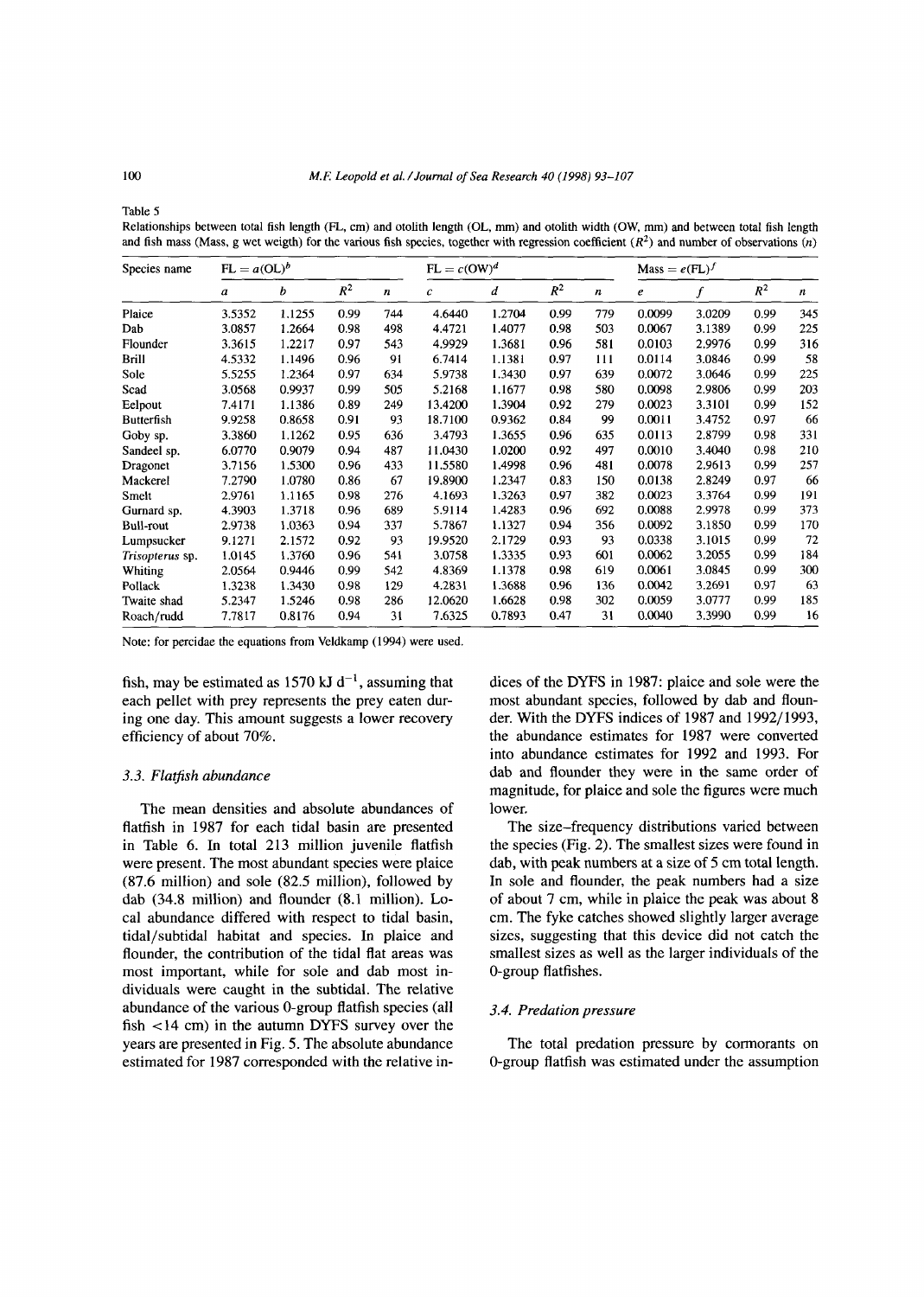

Fig. 3. Mean contribution in numbers (a) and in mass (b) of various prey groups found in the cormorant pellets at the various sampling stations, reconstructed from otoliths found in the pellets. Circle diameters indicate average numbers of ingested fish, respectively average mass, per pellet, per location.



Fig. 4. Frequency distribution of estimated daily consumption of cormorants based on the sum of reconstructed prey mass per pellet by means of otolith-prey length and prey length-prey mass relationships from the NIOZ-IBN reference collection.

that each pellet with fish contained the remains of the fish eaten during 24 hours and that the diet was similar in 1992 and 1993 and from May to October. For each area, the number of bird days was estimated for each month (Table 1) and multiplied by the mean number of flatfish present in the pellets (Table 4). For locations with cormorants where no pellets were collected, diet composition was assumed to be similar to that of nearby, similar locations: for the Wadden Sea islands of Vlieland, Ameland, Schiermonnikoog, Engelsmanplaat and Rottum average values between diet compositions at the islands of Texel (De Schorren) en Terschelling (Boschplaat) were used, while the diet of cormorants roosting along the northern mainland shores was assumed to be intermediate



Fig. 5. Mean relative abundance (*n* haul<sup>-1</sup>) of 0-group flatfish (all individuals <14 cm) in autumn in the Dutch Wadden Sea. Data of the Demersal Young Fish Survey programme (RIVO-DLO unpubl.).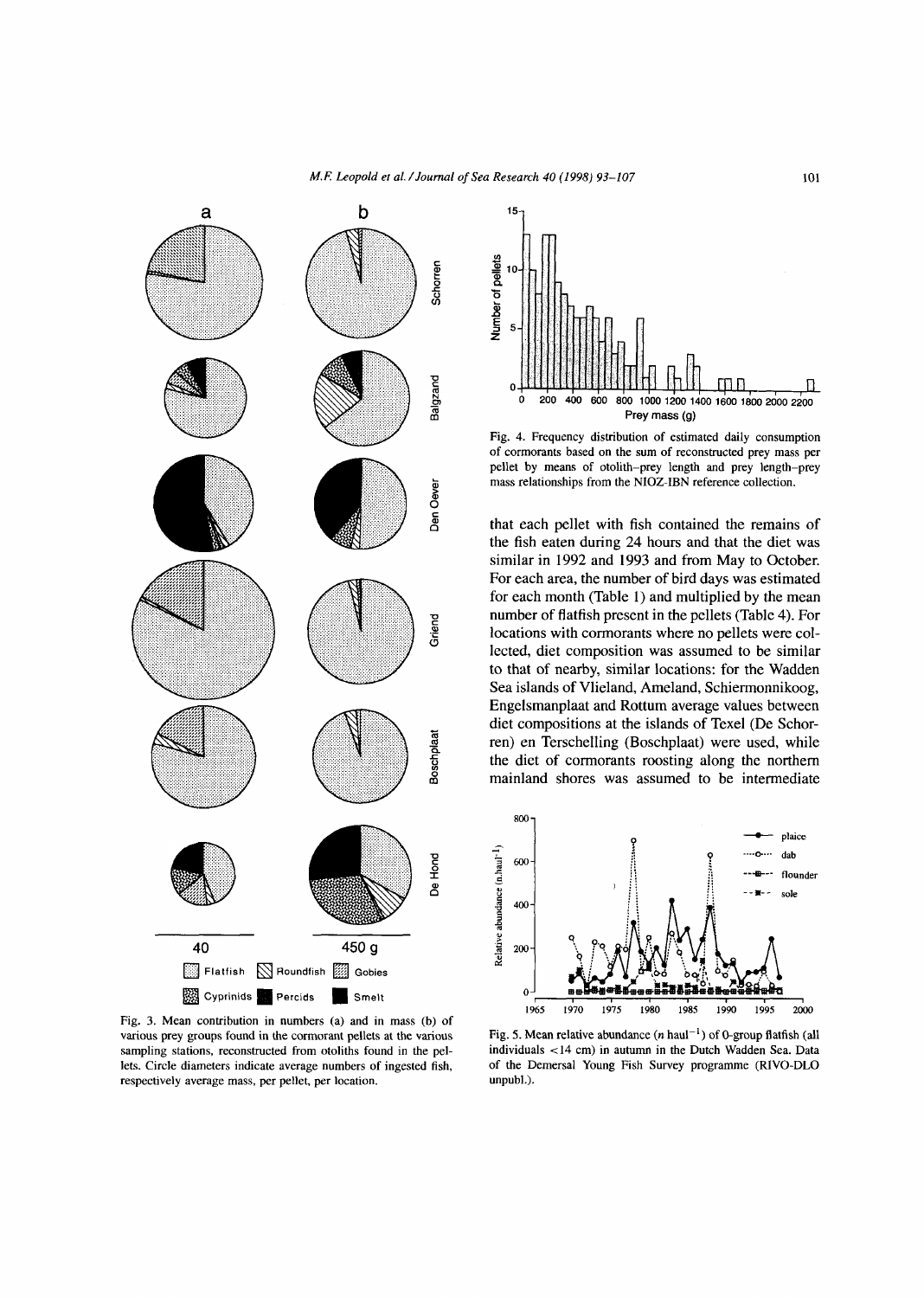Mean density (n 1000 m<sup>-2</sup>) and absolute numbers of juvenile flatfish in the various tidal basins of the Dutch Wadden Sea at the tidal flats (T), in the subtidal (S) and combined  $(T + S)$ 

|                        |             | Mean density (n 1000 m <sup>-2</sup> ) |          | Total abundance $(\times 10^{-6})$ |             |         |  |
|------------------------|-------------|----------------------------------------|----------|------------------------------------|-------------|---------|--|
| <b>Tidal</b> basin     | $\mathbf T$ | $\bf S$                                | $T + S$  | T                                  | $\mathbf S$ | $T + S$ |  |
| Plaice                 |             |                                        |          |                                    |             |         |  |
| Marsdiep               | 38.1        | 12.1                                   | 18.1     | 4.8                                | 5.1         | 9.9     |  |
| Eierlandse Gat         | 60.5        | 22.0                                   | 51.4     | 7.0                                | 0.8         | 7.8     |  |
| Vlie                   | 38.4        | 50.7                                   | 43.9     | 12.5                               | 13.4        | 25.9    |  |
| Borndiep               | 39.5        | 32.1                                   | 37.7     | 8.0                                | 2.0         | 10.0    |  |
| Pinkegat               | 78.8        | 18.5                                   | $70.2\,$ | 4.5                                | 0.3         | 4.8     |  |
| Friesche Zeegat        | 47.9        | 37.2                                   | 45.5     | 4.6                                | 1.0         | 5.6     |  |
| Eierlanderbalg         | 112.0       | 5.1                                    | 95.0     | 3.6                                | 0.1         | 3.7     |  |
| <b>Lauwers Schild</b>  | 96.3        | 12.4                                   | 80.7     | 10.6                               | 0.3         | 10.9    |  |
| Ems-Dollard            | 30.7        | 13.5                                   | 25.2     | 7.5                                | 1.5         | 9,0     |  |
| Total                  |             |                                        |          | 63.1                               | 24.5        | 87.6    |  |
| Dab                    |             |                                        |          |                                    |             |         |  |
| Marsdiep               | 0.0         | 0.5                                    | 0.4      | 0.0                                | 0.2         | 0.2     |  |
| Eierlandse Gat         | 0.0         | 7.2                                    | 1.7      | 0.0                                | 0.3         | 0.2     |  |
| Vlie                   | 0.0         | 91.2                                   | 40.9     | 0.0                                | 24.0        | 24.0    |  |
| Borndiep               | 0.7         | 12.8                                   | 3.6      | 0.2                                | 0.8         | 1.0     |  |
| Pinkegat               | 0.0         | 0.0                                    | 0.0      | 0.0                                | 0.0         | 0.0     |  |
| Friesche Zeegat        | 0.4         | 39.0                                   | 8.9      | 0.1                                | 1.0         | 1.1     |  |
| Eierlanderbalg         | 0.0         | 10.5                                   | 1.6      | 0.0                                | 0.2         | 0.2     |  |
| Lauwers Schild         | 3.3         | 1.75                                   | 3.0      | 0.4                                | 0.1         | 0.5     |  |
| Ems-Dollard            | 1.9         | 0.8                                    | 1.5      | 7.5                                | 0.1         | 7.6     |  |
| Total                  |             |                                        |          | 8.0                                | 26.8        | 34.8    |  |
| Sole                   |             |                                        |          |                                    |             |         |  |
| Marsdiep               | 1.2         | 0.0                                    | 0.3      | 0.2                                | 0.0         | 0.2     |  |
| Eierlandse Gat         | 0.0         | 41.3                                   | 9.8      | 0.0                                | 1.5         | 1.5     |  |
| Vlie                   | 1.1         | 2.5                                    | 1.7      | 0.3                                | 0.7         | 1.0     |  |
| Borndiep               | 17.5        | 27.8                                   | 20.0     | 3.5                                | 1.7         | 5.3     |  |
| Pinkegat               | 3.0         | 32.8                                   | 7.8      | 0.2                                | 0.5         | 0.7     |  |
| Friesche Zeegat        | 10.9        | 487.4                                  | 115.5    | 1.0                                | 13.1        | 14.2    |  |
| Eierlanderbalg         | 1.0         | 7.7                                    | 2.0      | 0.0                                | 0.2         | 0.2     |  |
| Lauwers Schild         | 7.0         | 56.7                                   | 16.2     | 0.8                                | 1.4         | 2.1     |  |
| Ems-Dollard            | 95.3        | 307.1                                  | 162.9    | 23.3                               | 34.1        | 57.4    |  |
| Total                  |             |                                        |          | 29.3                               | 53.2        | 82.5    |  |
| Flounder               |             |                                        |          |                                    |             |         |  |
| Marsdiep               | 0.6         | 0.0                                    | 0.1      | 0.1                                | 0.0         | 0.1     |  |
| Eierlandse Gat         | 2.0         | 0.0                                    | 1.5      | 0.2                                | 0.0         | 0.2     |  |
| Vlie                   | 8.7         | 3.9                                    | 6.5      | 2.8                                | 1.0         | 3.8     |  |
| Borndiep               | 0.0         | 0.0                                    | 0.0      | 0.0                                | 0.0         | 0.0     |  |
| Pinkegat               | 0.7         | 0.0                                    | 0.6      | 0.0                                | 0.0         | 0.0     |  |
| <b>Friesche Zeegat</b> | 1.2         | 0.8                                    | 1.1      | 0.1                                | 0.0         | 0.1     |  |
| Eierlanderbalg         | 0.0         | 2.7                                    | 0.4      | 0.0                                | 0.1         | 0.1     |  |
| Lauwers Schild         | 0.9         | 0.0                                    | 0.7      | 0.1                                | 0.0         | 0.1     |  |
| Ems-Dollard            | 10.7        | 8.6                                    | 10.1     | 2.6                                | 1.0         | 3.6     |  |
| Total                  |             |                                        |          | 6.0                                | 2.1         | 8.1     |  |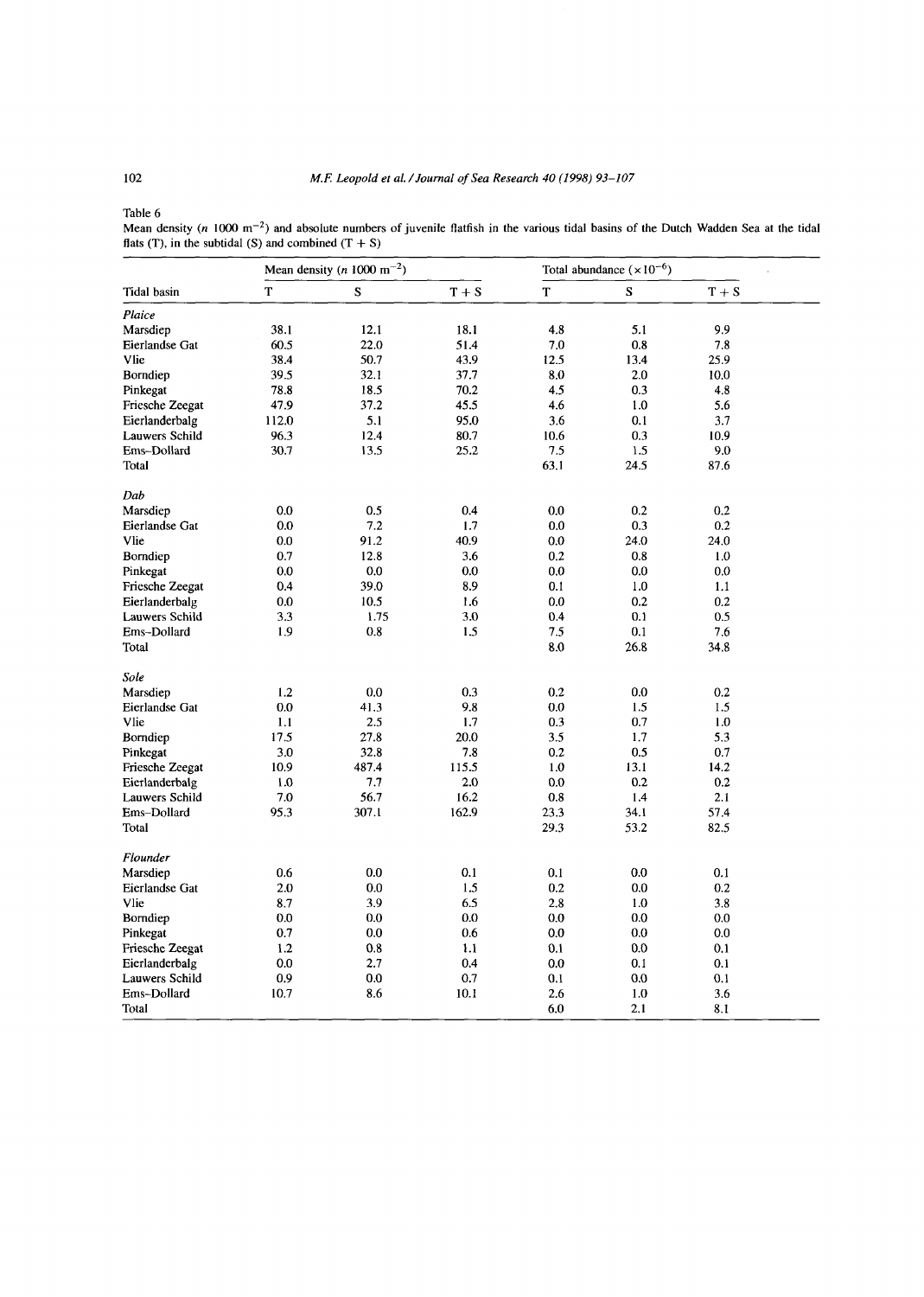Total stage mortality (Mt, -) and instantaneous daily mortality rate (M,  $d^{-1}$ ) of predation by cormorants from July through September (92 days with peak numbers of birds in the area) on 0-group flatfish in the Dutch Wadden Sea. Abundance data according to autumn flatfish surveys in September; predation not corrected for recovery efficiency

|          | Abundance September<br>$(x10^{-6})$ | Predation Jul-Sep<br>$(x10^{-6})$ | Mt<br>$\left( -\right)$ | $\boldsymbol{M}$<br>$(d^{-1})$ |  |
|----------|-------------------------------------|-----------------------------------|-------------------------|--------------------------------|--|
|          |                                     |                                   |                         |                                |  |
| 1992     |                                     |                                   |                         |                                |  |
| Plaice   | 16.4                                | 8.97                              | 0.436                   | 0.0047                         |  |
| Dab      | 28.9                                | 6.76                              | 0.210                   | 0.0023                         |  |
| Sole     | 0.8                                 | 0.19                              | 0.213                   | 0.0023                         |  |
| Flounder | 2.3                                 | 3.53                              | 0.930                   | 0.0101                         |  |
| 1993     |                                     |                                   |                         |                                |  |
| Plaice   | 33.0                                | 8.97                              | 0.240                   | 0.0026                         |  |
| Dab      | 31.8                                | 6.76                              | 0.193                   | 0.0021                         |  |
| Sole     | 4.4                                 | 0.19                              | 0.042                   | 0.0005                         |  |
| Flounder | 5.9                                 | 3.53                              | 0.469                   | 0.0051                         |  |

between those at Balgzand and Den Oever, both also along the mainland coast.

In total about 27.5 million 0-group flatfish were consumed (Table 7). 0-group plaice (12.55 million) were most often taken, followed by dab (9.45 million), flounder (5.17 million) and sole (0.29). Consumption of flatfish was lowest at De Hond in the eastern part of the Dutch Wadden Sea and at Den Oever in the western part. Most 0-group flatfish were consumed at Griend (some 15 million), followed by De Schorren and Boschplaat (some 4 million each).

An estimate of the mortality induced by cormorant predation was calculated for the period when peak numbers were present in the Wadden Sea (July through September) by comparing the amount of flatfish consumed by cormorants with the abundance estimates of the various flatfish for 1992 and 1993 (Table 7), according to:

$$
N_{\rm t}=N_0\cdot {\rm e}^{-Mt}
$$

in which  $N_t$  is the abundance of the flatfish in September;  $N_0$  is the sum of the abundance of the flatfish in September and of the estimated amount predated by the cormorants; *t* is time of predation in days (92) and *M* is the daily instantaneous mortality rate  $(d^{-1})$ . Total stage mortality  $(Mt)$  over these three summer months varied between 0.930 for flounder and 0.210 for dab in 1992 and between 0.469 for flounder and 0.042 for sole in 1993 (Table 7). *M* differed in a similar way in 1992 between 0.0101  $d^{-1}$  for flounder and 0.0023  $d^{-1}$  for dab, and

in 1993 between  $0.0051 d^{-1}$  for flounder and  $0.0005$  $d^{-1}$  for sole.

## **4. Discussion**

## *4.1. Sampling strategy*

The sampling design of both the analysis of the predation by cormorants and of the flatfish survey might have introduced some bias. Pellets have only been collected in August and September. Although cormorants are most abundant in the area during these months and the intake in this period will greatly influence total intake over summer, any seasonal variation in the diet of the cormorants, e.g. in response to changes in the prey fish community (Pilon et al., 1983; Rail and Chapdelaine, 1998), is not taken into account in the estimation of the number of flatfishes consumed and the estimate of total numbers taken may thus be slightly biased.

The reconstruction of the pellet content of cormorants is based on the recovery of the otoliths in the pellets. Experimental data indicate that recovery rates of otoliths may be considerably less than 100%. Duffy and Laurenson (1983) found recovery rates of only 33%; Zijlstra and Van Eerden (1995) found 52% of the otoliths ingested by cormorants in the pellets. Johnstone et al. (1990) found speciesspecific recovery rates of 72% for large cod *Gadus morhua* otoliths and of 22% for small sprat *Sprattus*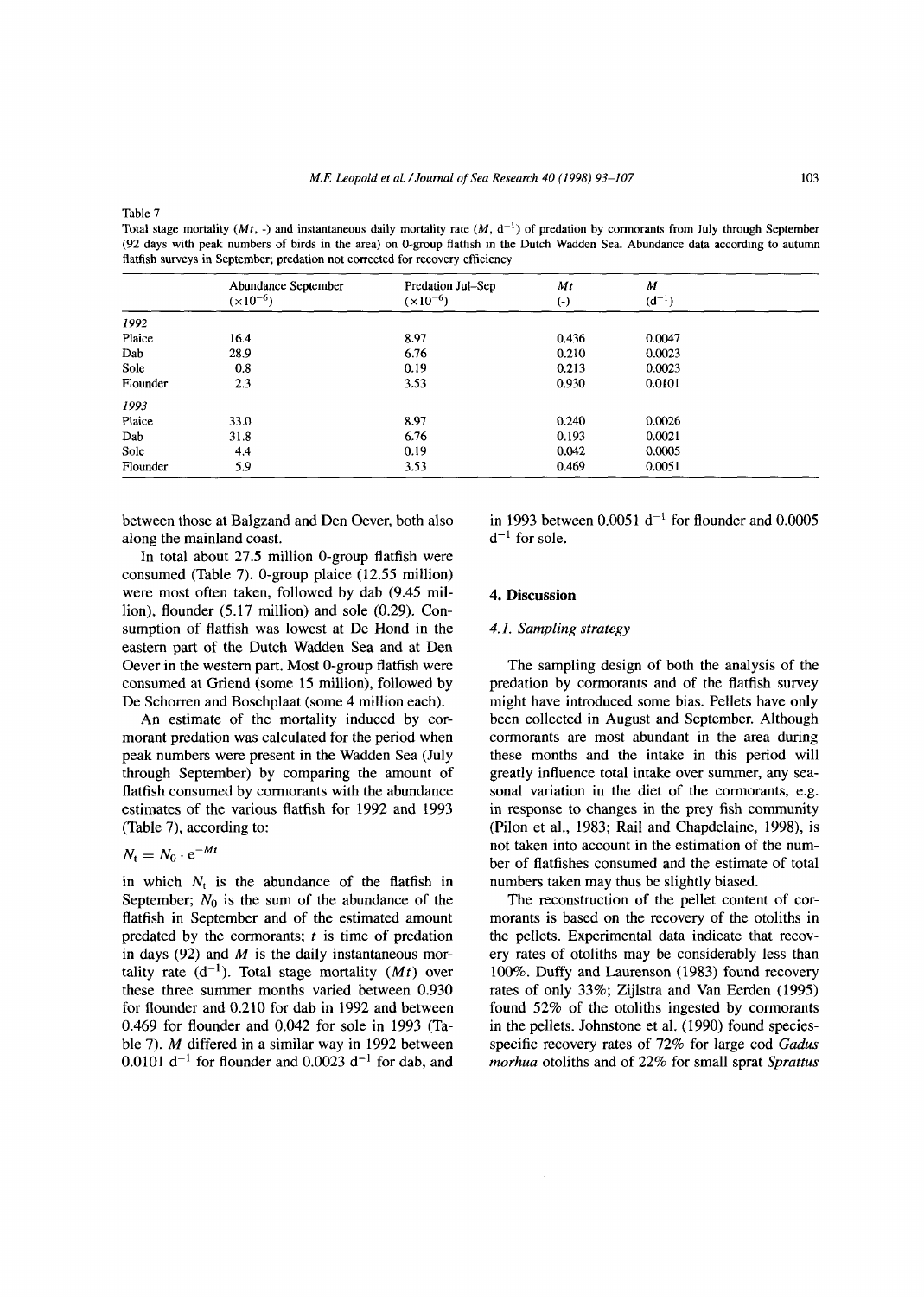*sprattus* otoliths. Empty pellets were also rather frequently observed, 20% by Zijlstra and Van Eerden (1995), while in this study at least 8 pellets and another estimated 2 for the pooled Boschplaat sample, or 5.2%, contained no fish remains. Furthermore, the frequency distribution of estimated daily intakes shows a considerable number of pellets with less than 250 g, i.e. less than half the estimated required intake. On the other hand, total ingested masses of over 1000 g were found in 12 pellets, and these seem unrealistically high. Very low estimated intakes may be due to poor recovery of otoliths, to total loss of otoliths of certain species of fish or to the fact that in late summer, a large proportion of the birds are juvenile, and therefore likely to be sub-optimal foragers. It is a fact that not all otoliths were recovered, as not all could be paired. This was partly compensated for by considering single otoliths as single fish, but if both otoliths of a pair are missing, the number of fish is underestimated. Also, some common species of fish with otoliths known to be fragile or very small, e.g. herring *Clupea harengus*, sprat *Sprattus sprattus* and pipefish *Syngnathus* sp., were not found at all, even though these fish might sometimes be important prey (Leopold and Winter, 1997; Leopold, unpubl.). Very high estimated intakes may be the result of birds retaining in the stomach otoliths from a longer period than just one day. This could result in both the production of empty pellets (pellet produced, but otoliths not included) and in the production of pellets with prey remains from two days (produced the next day); the latter can also be caused by a pellet production rate of less than once a day, e.g. in young birds (Trauttmansdorff and Wassermann, 1995). Part of the difference between estimated intake and estimated required intake can thus be explained by loss of otoliths, and by comparing estimated intake with estimated food requirements we estimated that recovery rate was somewhere between 70 and 90%. However, cormorants in the Netherlands generally have a relatively low intake of fish in late summer (Van Dam et al., 1995) when large numbers of inexperienced foragers enter the population, and if this resulted in a lower average daily consumption, the magnitude of otolith loss will have been less. Estimated mean fish meal size (about 460 g wet weight) is only marginally lower than estimated daily food requirements, considering the influx of

young birds into the population at the time of estimation of intake. Still, the estimated number of flatfish in the pellets should be considered a slight underestimation, due to otolith loss, even if the difference is made up largely by missing otoliths from other species. Moreover, if empty pellets had been included in the calculation of average ingested prey mass, because such empty pellets are thought to correspond to an equal number of pellets containing the remains of two days of foraging, then the grand total of 192 pellets should have been used in calculating average intake. Average intake would then have been 436 gram or 65% of the amount needed in theory.

Secondary consumption of fish might be another source of bias resulting in an overestimation of the number of fish eaten and hence also in an underestimation of otolith loss. Blackwell and Sinclair (1995) found clear evidence of secondary consumption of fish by double-crested cormorants in Maine, USA. However, with flatfish predation by cormorants in the Dutch Wadden Sea this is less likely. Firstly, cannibalism of flatfish as observed in British waters (Macer, 1967; Edwards and Steele, 1968) has not been found in the Dutch Wadden Sea (Kuipers, 1977; De Vlas, 1979), and secondly otoliths of potential predators of juvenile flatfish were rare in the cormorant pellets in this study. The crabs and shrimp might have been secondary prey, but these contributed little to the birds' intake.

The size of the prey consumed was based on the length and the width of the otoliths found in the pellets, after a correction for wear. Comparing the resulting length-frequency distributions of the most relevant species in the pellets with those in the field indicated that we had over-corrected for wear, by assigning too many small otoliths to the highest wearclass. This over-correction was re-corrected before fish mass was calculated, but this procedure is rather cumbersome and sensitive to errors. As length-mass relationships are power curves, a small error in estimated fish lengths results in a much larger error in estimated prey mass. Therefore, all estimates of intake from otoliths should be taken with caution and not as evidence of for instance substantial loss of otoliths. We therefore consider the prey spectrum and the relative contribution of the various species to the diet fairly accurate, with the possible exception of clupeids and other fish with very small or fragile otoliths.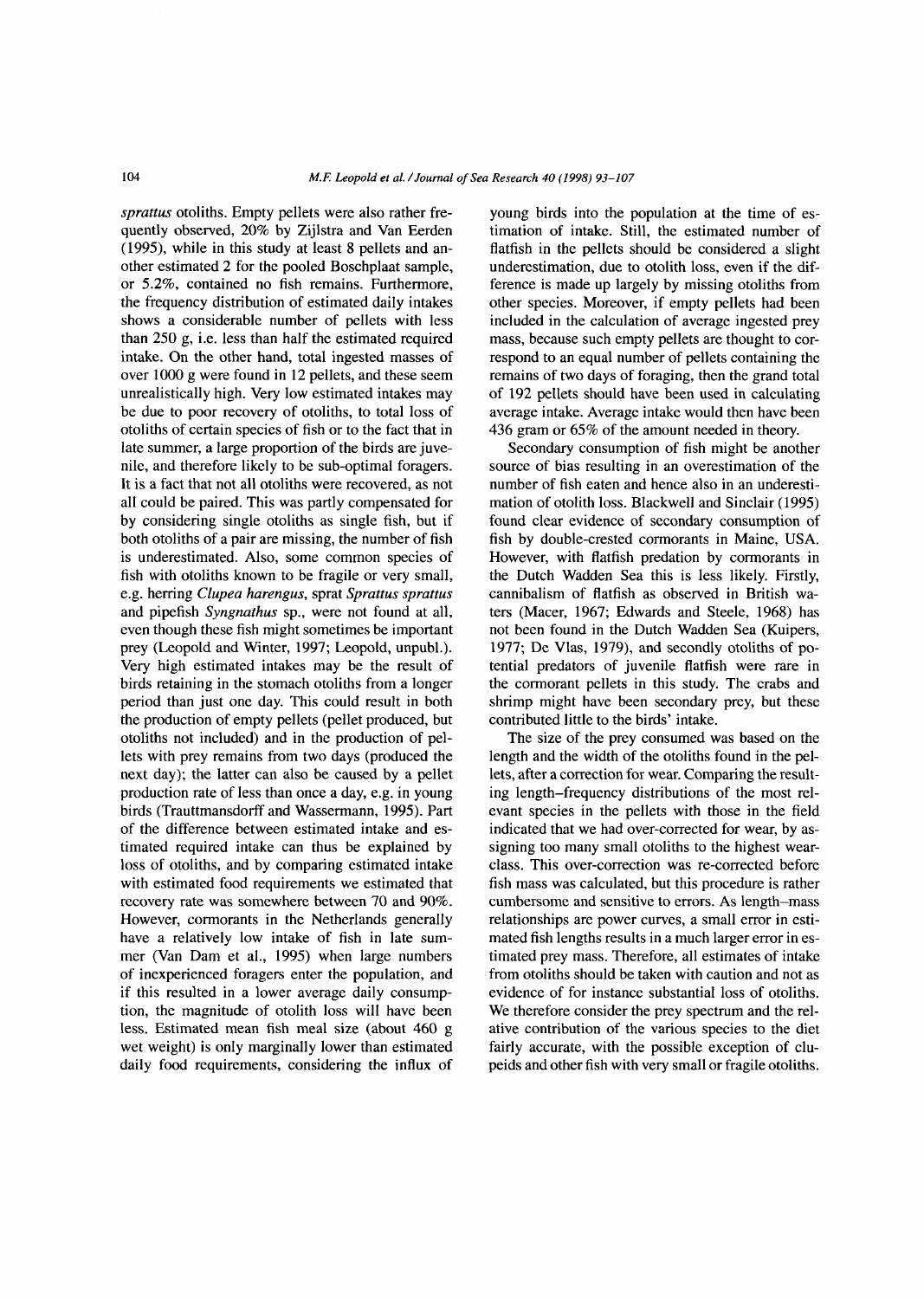The main result, that small flatfish should be considered the main prey of great cormorants in the Wadden Sea, is corroborated by a recent study in the German part of the Wadden Sea (Nehls and Gienapp, 1997).

The estimate of the absolute abundance of juvenile flatfish in the Wadden Sea was based on a survey carried out in autumn 1987 by means of a beam-trawl, a fishing gear optimal for flatfish sampling. However, the survey was restricted to areas where sampling was possible, omitting for instance extremely silty stations. Since juvenile flounder has a preference for muddy areas (Van der Veer et al., 1991), their numbers might have been underestimated.

## *4.2. Predation on flatfish*

In total more than 20 different fish species were found in the pellets, including four freshwater species: roach *Rutilus rutilus,* rudd *R. erythrophthalmus,* perch *Perca fluviatilis,* ruffe *Gymnocephalus cernuus* and one brackish water species: smelt. Studies in colonies near freshwater bodies in the Netherlands showed these fish species to be important prey items (Voslamber, 1988; Dirksen et al., 1990; Marteijn and Dirksen, 1991; Veldkamp, 1994; Van Dam et al., 1995). Cormorants are considered to be opportunistic feeders, which means that the diet composition is determined by the relative availability of the various fish species (Pilon et al., 1983; Martucci and Consiglio, 1991; Suter, 1997). The data in this study do not show a clear species preference, but indicate that cormorants take whatever fish species is readily available. Most of the saltwater fish caught by the cormorants are demersal species, but most of the freshwater fish are pelagic. In the Dutch Wadden Sea, 65% of all the fish can be considered demersal, the majority being flatfish (Hovenkamp and Van der Veer, 1993).

Flatfish comprise the most important group in the diet of great cormorants in the Wadden Sea (this study; Nehls and Gienapp, 1997). Also Steven (1933), Mills (1969) and Richner (1995) found the food of cormorants to be mainly flatfish: 40 to 85% of the diet. In the Dutch Wadden Sea similar percentages have been found, 41 to 83% between sites. Even at De Hond and Den Oever where freshwater fishes were locally abundant, flatfish still outnumbered all other fish species in the pellets. Most fish were small

(0-group) and the birds apparently avoided large flatfishes. Flatfish width, rather than length sets a limit for ingestion by a gape-limited predator such as the cormorant (Winter and Leopold, 1993), as also indicated by the fact that sole, a less wide flatfish, was taken to greater lengths.

In total cormorants appeared to catch roughly 28.6 million flatfish in the Dutch part of the Wadden Sea during summer, of which 27.5 million were 0-group fish. Some bias may have been introduced here, as all class 4 otoliths (extensive wear) were considered to belong to 0-group fish. This was probably true for the vast majority of these otoliths, but some otoliths of larger fish might also have been reduced to a very small size and hence been miss-classified in this respect (Suter and Morel, 1996); this would result in a slight overestimation of the predation pressure on the 0-group. Although cormorants are present year round, 70% of the number of bird days — and hence of the predation — occurs from July to September. Information about the total mortality of juvenile flatfish in the Wadden Sea is restricted to plaice. Beverton and lies (1992) have calculated an average stage mortality of 0-group plaice of 0.88 between the beginning of July and the end of September, the period when cormorants are most numerous in the Wadden Sea (Table 1). During this period the stage mortality induced by cormorant predation accounted for 0.436 (49.5% of total stage mortality) and 0.240 (27.3%) in 1992 and 1993, respectively. The DYFS survey data show that the abundance of 0-group plaice and also of the other species was very low in 1992 and 1993. Up to 10 times more abundant year classes have been found in other years. Under these conditions the impact of cormorant predation will be much lower and even insignificant, even though the birds may take even higher proportions of flatfish as prey in years when these are more abundant. It is noteworthy that only at De Hond, where pellets were collected in 1992 when plaice were half as numerous in the Wadden Sea as in 1993 (Table 7), did dab outnumber plaice as prey (Table 2). For the other flatfish species, dab, sole and flounder, no quantitative estimates of the mortality during the 0-group is available. However, relative predation pressure in dab is probably similar to that in plaice, while sole were taken in lower numbers and flounder in higher numbers than would be expected on the basis of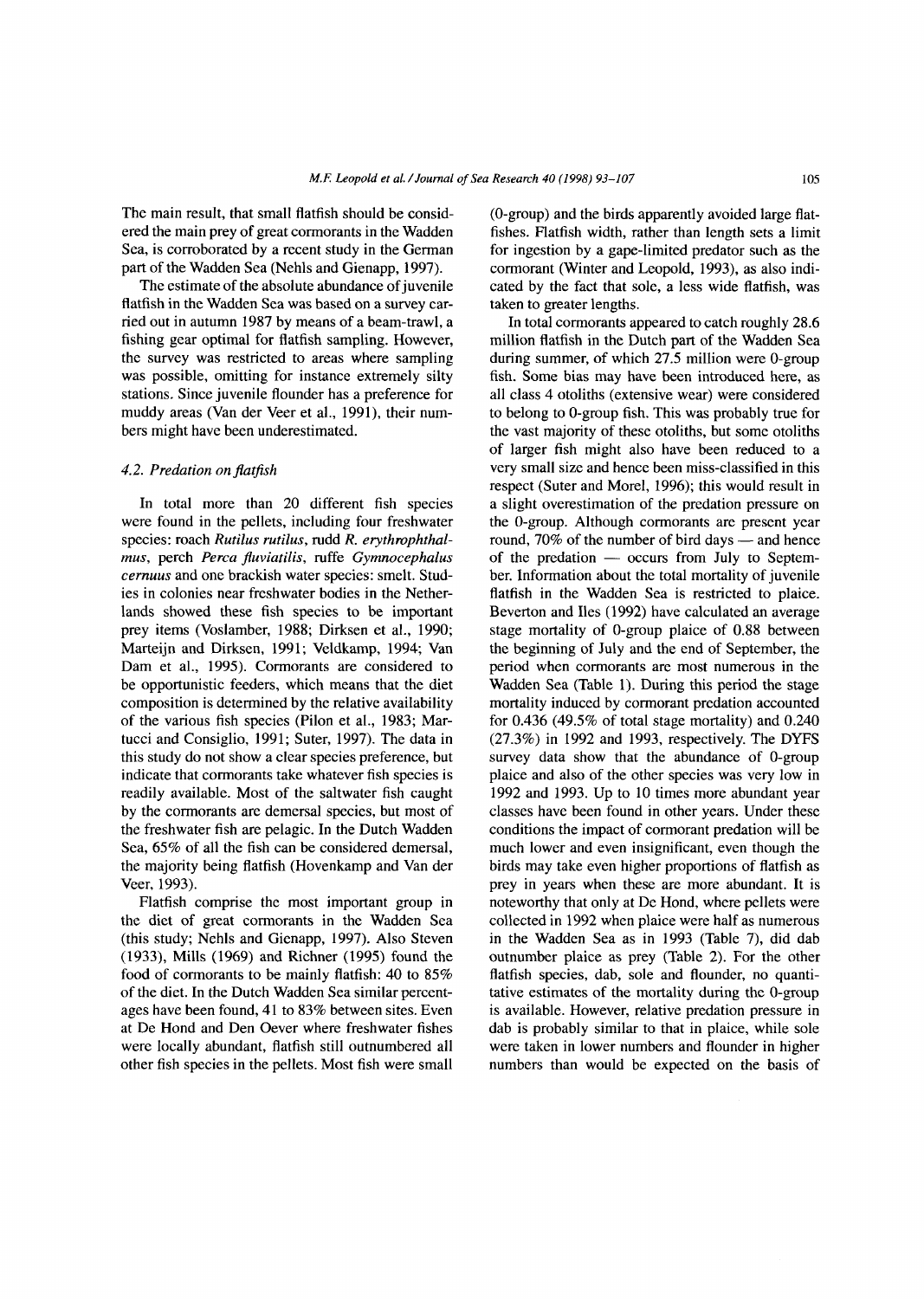their abundance. This suggests that, by different behaviour or habitat choice, sole avoid detection by cormorants more successfully than do the other flatfish species in the Wadden Sea. Flounder on the other hand, seems relatively vulnerable to predation by cormorants, or was under-sampled in the flatfish surveys. Many assumptions were made to arrive at the estimation of total cormorant predation pressure on juvenile flatfish. All are subject to considerable uncertainty. None of the figures used for fish-stocks, area used for foraging for the birds, bird numbers, numbers and sizes of prey eaten and numbers of fish not represented by their otoliths in the pellets should be seen as figures that are necessarily quantitatively correct. Therefore, questions remain as to how large exactly is the total amount of fish taken by the birds over summer, in relation to numbers available. In conclusion, however, 0-group flatfish comprise a considerable amount of cormorant diet in the Dutch Wadden Sea. Secondly, cormorant predation appears to be an important source of mortality, particularly in years with a low 0-group stock size. This supports results from other studies on cormorants (Mills, 1969; Barrett et al., 1990; Van Dam et al., 1995), in that these birds can have a serious effect on fish stocks.

## **Acknowledgements**

We would like to thank Hans Witte, Willem Jongejan, Jan van Dijk and Ewout Adriaans for assistance and Ben Koks and Mare van Roomen from SOVON for providing information on the number of great cormorants in the Wadden Sea. Theo Postma collected the pellets on De Boschplaat for us. Thanks are also due to Gerjan Piet of RIVO-DLO for providing the Demersal Young Fish Survey data. This is publication No 3157 of the Netherlands Institute for Sea Research.

#### **References**

- Barrett, R.T., R0v, N., Loen, J., Montevecchi, W.A., 1990. Diets of shags *Phalacrocorax aristotelis* and cormorants *P. carbo* in Norway and possible implications for gadoid stock recruitment. Mar. Ecol. Prog. Ser. 66, 205-218.
- Berghahn, R., Purps, M., 1998. Impact of discard mortality in *Crangon* fisheries on year-class strength of North Sea flatfish

species. J. Sea Res. 40 (1-2) (this issue).

- Berghahn, R., Waltemath, M., Rijnsdorp, A.D., 1992. Mortality of fish from the by-catch of shrimp vessels in the North Sea. J. Appl. Ichthyol. 8, 293-306.
- Bergman, M.J.N., Van der Veer, H.W., Stam, A., Zuidema, D., 1989. Transport mechanisms of larval plaice (*Pleuronectes platessa* L.) from the coastal zone into the Wadden Sea nursery area. Rapp. P.-V. Réun. Cons. Int. Explor. Mer 191, 43-49.
- Beverton, R.J.H., Iles, T.C., 1992. Mortality rates of 0-group plaice (*Pleuronectes platessa* L.), dab *(Limanda limanda* L.) and turbot *(Scophthalmus maximus* L.) in European waters II. Comparison of mortality rates and construction of life table for 0-group plaice. Neth. J. Sea Res. 29, 49-59.
- Blackwell, B.F., Sinclair, J.A., 1995. Evidence of secondary consumption of fish by double-crested cormorants. Mar. Ecol. Prog. Ser. 123, 1-4.
- Bolle, L.J., Dapper, R., Witte, J.IJ., Van der Veer, H.W., 1994. Nursery grounds of dab (Limanda limanda L.) in the southern North Sea. Neth. J. Sea Res. 32, 299-307.
- Brander, K., Houghton, R.G., 1982. Predicting the recruitment of North Sea plaice from egg surveys. ICES C.M./G:5, 3 pp.
- Camphuysen, C.J., Leopold, M.F., 1994. Atlas of seabirds in the southern North Sea. IBN-Res. Rep. 94/6; NIOZ Int. Rep. 1994-8, 126 pp.
- Camphuysen, C.J., Duiven, P., Zuidewind, J., 1995. Aalscholvers Phalacrocorax carbo als broedvogel op Vlieland. Sula 9, 26-29.
- Dankers, N., Wolff, W.J., Zijlstra, J.J., 1978. Fishes and fisheries of the Wadden Sea. In: Wolff, W.J. (Ed.), Ecology of the Wadden Sea (Report 5). Balkema, Rotterdam, 157 pp.
- De Vlas, J., 1979. Secondary production by tail regeneration in a tidal flat population of lugworms *(Arenicola marina)* cropped by flatfish. Neth. J. Sea Res. 13, 293-362.
- Dirksen, S., Boudewijn, T.J., Marteijn, E.C.L., 1990. Voedselkeus van aalscholvers op het Veluwemeer en Wolderwijd in het winterhalfjaar, 1989-90. Ecoland Rapp. 90 (2), 39 pp.
- Duffy, D.C., Laurenson, L.B.J., 1983. Pellets of Cape cormorants as indicators of diet. Condor 85, 305-307.
- Edwards, R., Steele, J.H., 1968. The ecology of 0-group plaice and common dab at Loch Ewe. I. Population and food. I. Exp. Mar. Biol. Ecol. 2, 215-238.
- Ellis, T., Gibson, R.N., 1995. Size-selective predation of 0-group flatfishes on a Scottish coastal nursery ground. Mar. Ecol. Prog. Ser. 127, 27-37.
- Härkönen, T., 1986. Guide to the otoliths of the bony fishes of the northeast Atlantic. Danbiu Aps, Hellerup, 256 pp.
- Hovenkamp, F., Van der Veer, H.W., 1993. De visfauna van de Nederlandse estuaria: een vergelijkend onderzoek. NIOZ Int. Rep. 1993-13, 121 pp.
- Johnstone, I.G., Harris, M.P., Wanless, S., Graves, J.A., 1990. The usefulness of pellets for assessing the diet of adult shags *Phalacrocorax aristotelis.* Bird Study 37, 5-11.
- Kuipers, B.R., 1977. On the ecology of juvenile plaice on a tidal flat in the Wadden Sea. Neth. J. Sea Res. 11, 56-91.
- Leopold, M.F., Van den Berg, J., 1992. Een zoutwater-kolonie Aalscholvers *Phalacrocorax carbo* in Groningen. Sula 6, 100- 102**.**